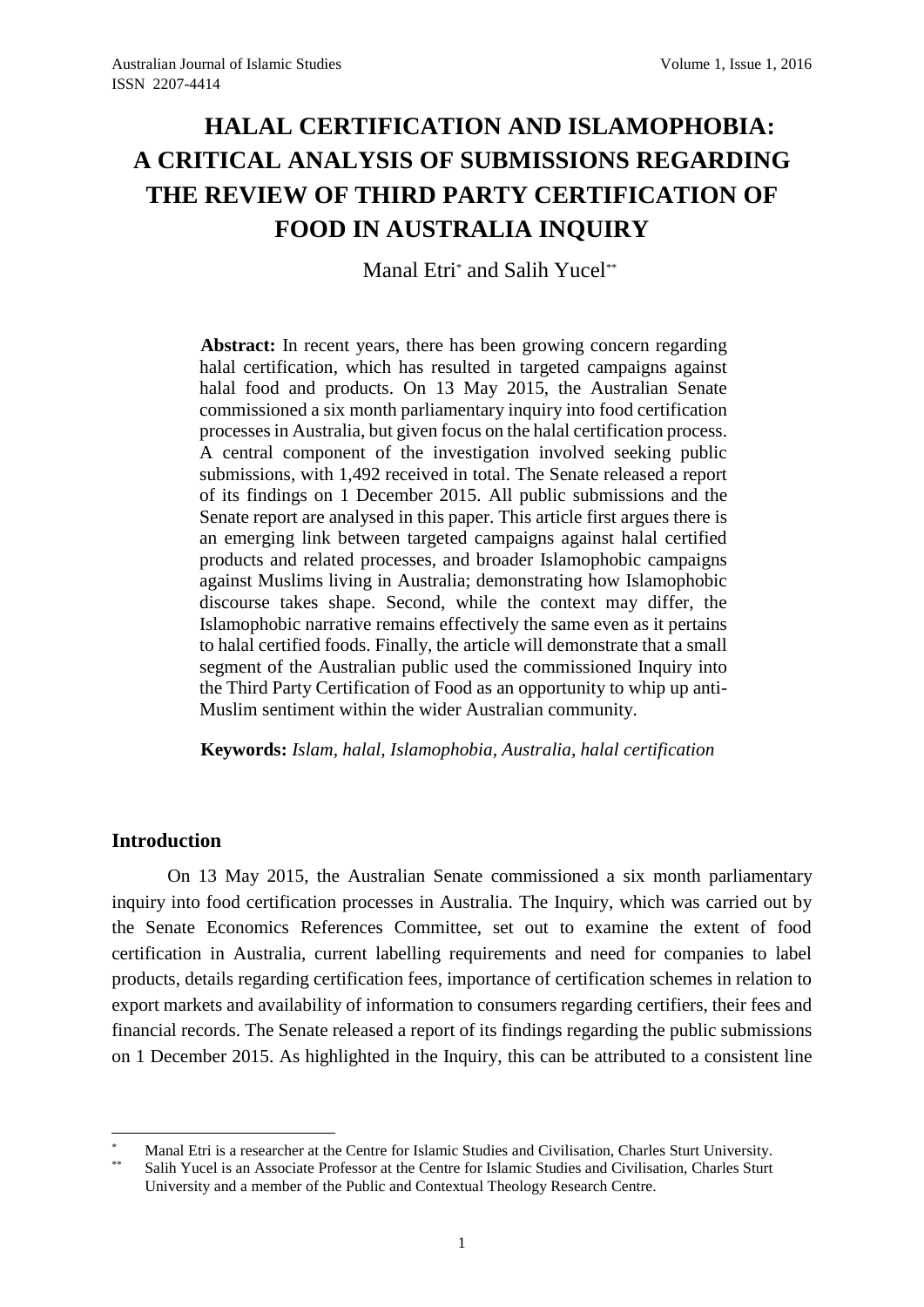of arguments and perspectives adopted by anti-halal groups, which have been used to lay the foundation for their objection to halal certification.

This article summarises the key arguments presented in the submissions and how they have been used to fuel Islamophobic narrative within an Australian context.

# **Islamophobia and Anti-Halal Campaigns in Australia**

The term Islamophobia was first used by French scholar Etienne Dinet in 1918<sup>1</sup> and developed by the Runnymede Trust Commission in 1997, which defined Islamophobia as "a useful shorthand way of referring to dread or hatred of Islam and, therefore, the fear or dislike of all or most Muslims".<sup>2</sup> The Runnymede Trust Report distinguishes between "legitimate criticism and disagreement" of Islamic dogma and practices, and bigotry and hatred directed towards Muslims and Islam.<sup>3</sup> Gottschalk and Greenberg argue that Islamophobia is "a social anxiety towards Islam and Muslim cultures." 4 Imhoff and Recker's definition highlights eight key features about Islamophobia:

views of Islam as (1) monolithic, (2) separate from and (3) inferior to Western cultures. Islam is seen as (4) "an enemy" and as (5) a manipulative political ideology. Criticism of the West is (6) a priori rejected, (7) discrimination against Muslims is justified, and (8) Islamophobia is seen as natural. 5

These characteristic elements of Islamophobia permeated a significant number of the submissions received by the Senate Inquiry; thus, supporting the claims of the existence of this phenomenon in the wider Australian community. In recent years, anti-halal campaigns have surfaced in Western countries across the globe and point towards a targeted Islamophobic campaign against halal food and products. The surfacing of anti-halal campaigns may be attributed to the rapid expansion of the halal food market, which has led to the entry of multinational and international companies into the halal market. 6

The expansion of the global halal industry has given rise to a new form of Islamophobia targeting halal certification. This was highlighted in the anti-halal campaigns that sought to garner support for its stance against halal certification prior to, during and after the Inquiry. Halal Choices founded by Kirralie Smith, the Australian Consumers against Halal Certification, Bernard Gaynor and the Q-Society have led some of these anti-halal campaigns in Australia. Halal Choices was borne out of Kirralie's opposition to what she considers to be

 $\mathbf{1}$ <sup>1</sup> Burak Erdenir, *Muslims in 21st Century Europe: Structural and Cultural Perspective*, ed. Anna Triandafyllidou (London: Rutledge, 2010), 29.

<sup>&</sup>lt;sup>2</sup> E. Bleich, "What is Islamophobia and how much is there? Theorizing and measuring an emerging comparative concept," *American Behavioral Scientist* 55, no. 12 (2011): 1583.

<sup>3</sup> Ibid.

<sup>4</sup> Peter Gottschalk and Gabriel Greenberg, *Islamophobia: Making Muslims the Enemy* (US: Lanham, Rowmen & Littlefield Publishers Inc, 2008), 5.

<sup>5</sup> Roland Imhoff and Julia Recker, "Differentiating Islamophobia: Introducing a New Scale to Measure Islamoprejudice and Secular Islam Critique," *Political Psychology* 33, no. 6 (2012): 812.

<sup>&</sup>lt;sup>6</sup> Frans Van Waarden and Robin Van Dalen, "Hallmarking Halal: The Market for Halal Certificates: Competitive Private Regulation" (paper presented at the third biennial conference of the ECPR Standing Groups on Regulation and Governance, University College, Dublin, 2010), 13.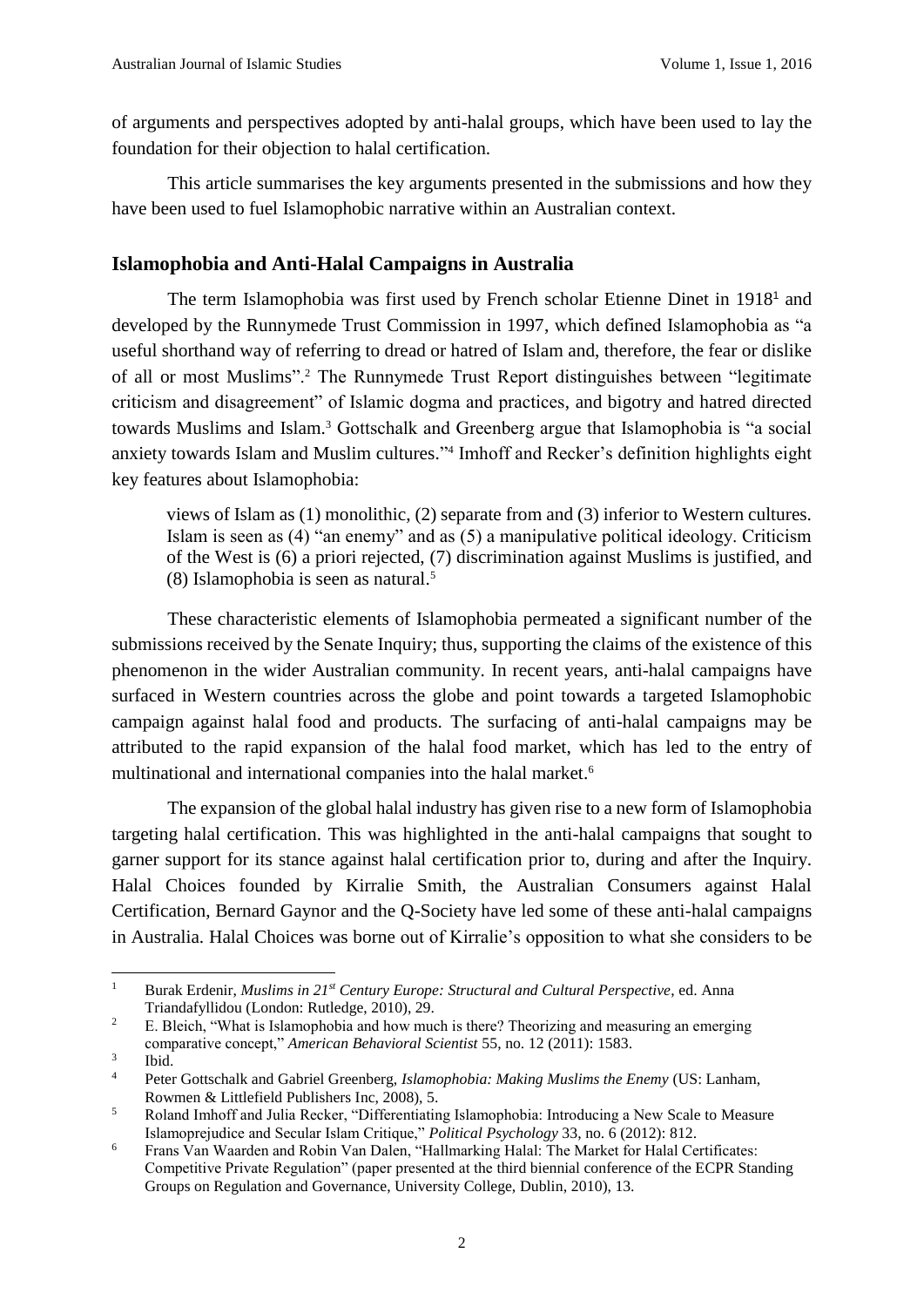the imposition of Islamic religious practices on non-Muslims. She specifically targets halal certified products and Islam more broadly as a religion, arguing that funds from certification schemes could be used to fund terrorist organisations. <sup>7</sup> Misinformation and Islamophobic sentiments regarding halal certification and Islam were scattered throughout the submission, also appearing on the Halal Choices website. Kirallie found the Inquiry to be the appropriate platform to air her views about Islam, arguing the religion and its institutions in Australia, including mosques, promote, inter alia, violence, hatred, intolerance, bigotry and terrorism. She qualifies her comments by adding that "thankfully the majority of Australian Muslims do not follow the example of their Prophet."<sup>8</sup> Interestingly, Kirallie does not see Kosher certification as an issue because "the Jewish community is well integrated into Australian culture and support the laws, values and morals of a free, democratic nation."<sup>9</sup>

The majority of submissions adopt key terms and ideas promulgated by the Halal Choices campaign. For example, terms and phrases such as "informed decisions", "clearer labelling", "deception", "discrimination" and "halal = sharia" can be found within numerous submissions, highlighting the influence of such campaigns on the public conscience.<sup>10</sup> A template that is available on the Halal Choices website was also found to be used by respondents in their submissions to the Inquiry.

Bernard Gaynor, another anti-halal proponent, describes himself as "… a conservative Catholic who writes what normal men dare not speak out loud … and is an advocate for … the preservation of Australian society from those who would replace its Christian Heritage."<sup>11</sup> Gaynor's submission to the Inquiry states, while he focuses on halal certification, his argument encompasses all religious certification so as not to "be viewed as being of an inherently anti-Islamic nature."<sup>12</sup> However, the information published on his website conflicts with this statement as his emphasis is on halal certification and sorting out this "scam" for good.<sup>13</sup> Further to this, the petition to garner support for his submission only refers to the issue of halal certification. Thus, the submission can be deemed to be anti-Islamic in nature as it targets halal certification while ignoring other certification schemes. It is also important to note that Gaynor and Smith used their social media accounts and websites as a means of encouraging members of the public to not only support their campaign targeting halal certification, but also submit a response to the Inquiry.

 $\overline{a}$ 

<sup>7</sup> "Submissions," Parliament of Australia, accessed November 30, 2016, http://www.aph.gov.au/ Parliamentary\_Business/Committees/Senate/Economics/Food\_Cert\_Schemes/Submissions, Halal Choices, No. 1278, 60.

<sup>8</sup> Ibid, 55.

<sup>9</sup> Ibid, 10.

 $10$  Ibid, 2.

<sup>11</sup> "About Bernard Gaynor," accessed November 30, 2016, http://bernardgaynor.com.au/about/.

<sup>&</sup>lt;sup>12</sup> "Submissions," Bernard Gaynor, No. 1383, 8.

<sup>13</sup> "About Bernard Gaynor."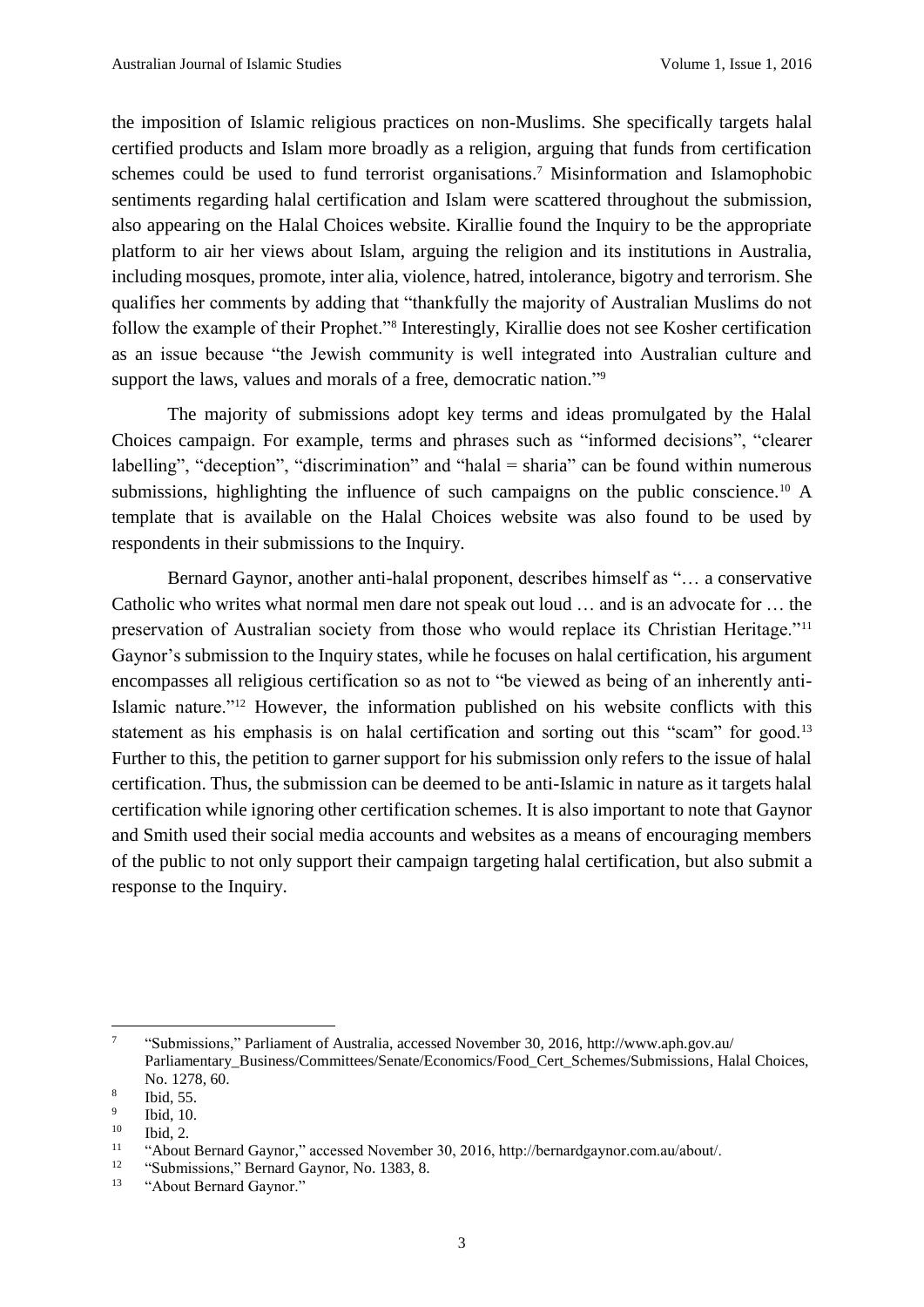# **Research Design**

A mixed method approach was deemed appropriate for this study involving a metaanalysis of the 1492 submissions made to the Inquiry. A coding framework was developed where each submission was coded using both a qualitative and quantitative coding scheme. The coding scheme was developed after reading a random selection of submissions and identifying the key of areas of interest for this research.

The quantitative analysis allows for an understanding of the background of those who made a submission to the Inquiry. Areas of interest include:

- Whether the contributor opted to withhold personal/identifying details
- Whether submissions were lodged by individuals, couples or family groups
- Whether submissions were lodged on behalf of an organisation
- The state in which the contributors reside
- Personal information provided by the contributors
- Quantum of submissions (length of each submission made)

The qualitative analysis will offer an examination of the content and themes raised by the Inquiry respondents. This will give some insight into the thoughts and attitudes expressed by the respondents, including whether arguments posed in their submissions lend themselves to Islamophobic tendencies (refer to the coding below for criteria) or if legitimate concerns have been identified. As well as the key topics of interest I have selected for this study, the qualitative coding scheme will also explore the style and format of submissions including:

- Whether submissions are Islamophobic in nature
- Whether submissions address single or multiple issues
- Whether submissions were confidential or non-confidential

After reading all available submissions, and coding each submission into their relevant categories, N-Vivo software was used to search for key words and phrases in order to ensure the submissions were thoroughly coded. While wide-ranging areas of interest were selected for this study, it is important to note that some submissions may have expressed views that do not fall within the various categories of selected interests. Thus, it may not be possible to gauge every opinion expressed by the contributors. Nonetheless, this research will examine the key discourses presented in the submissions.

After developing a coding framework, each submission was coded using this qualitative coding scheme. The results highlight that almost all of the submissions expressed concern or negative attitude regarding halal certification, matching the coding framework that was developed.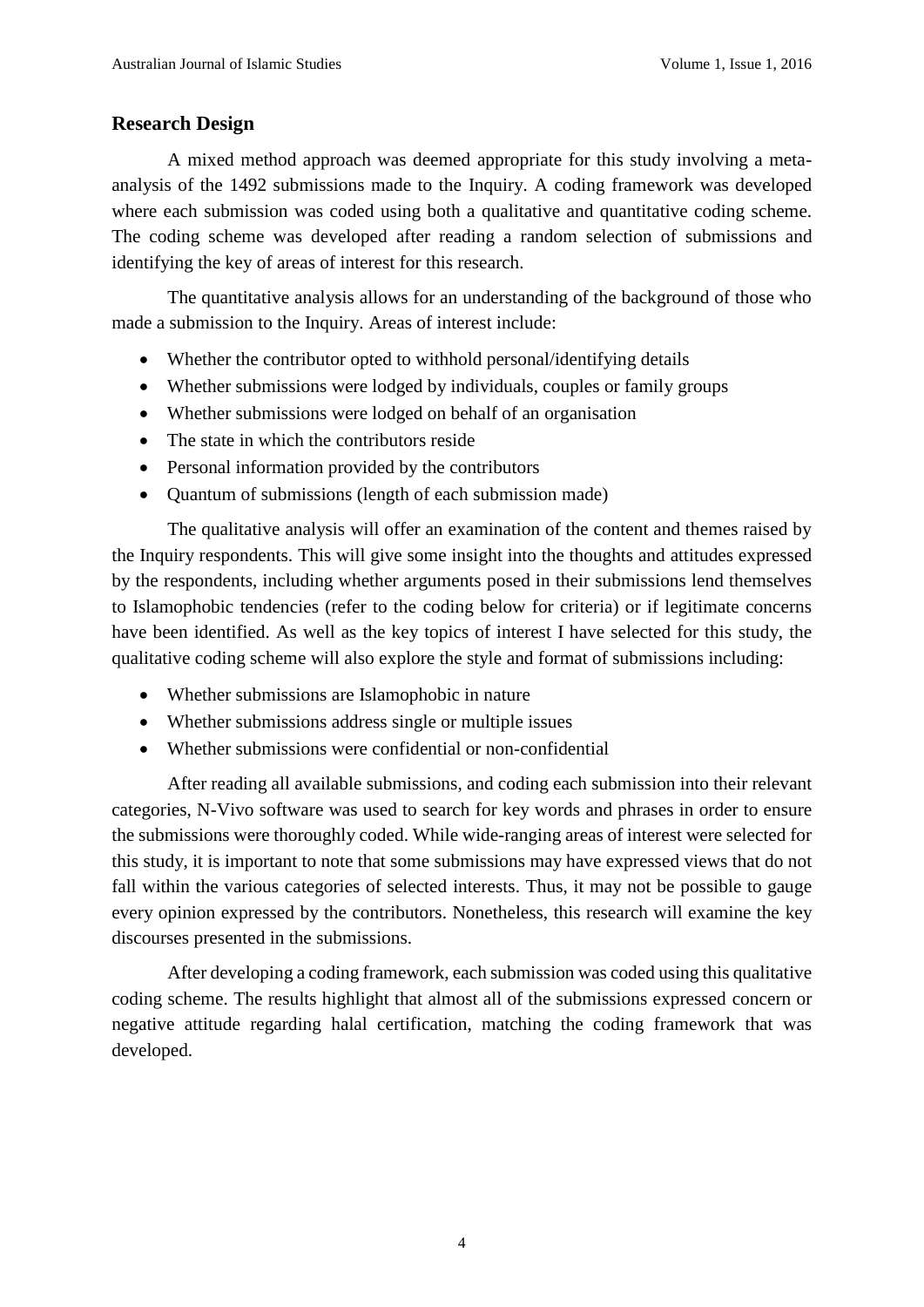Coding of Islamophobic submissions was based on Tell MAMA's definition of Islamophobia and anti-Muslim prejudice: "hatred or outward hostility towards Muslims"<sup>14</sup> This definition is further categorised into four different areas:

- Associating Muslims collectively to terrorism, extremism, terrorist attacks and murder.
- Promoting rhetoric that states that social, political, economic and spiritual rights for Muslims should be less than members of other faith communities.
- Associating Muslims to terms that portray them as being dangerous, untruthful, deceitful, devious and untrustworthy, through to the association with organisms that cause death, decay and disease.
- Linking Muslims with the take-over of the United Kingdom or a global take-over and to the 'infiltration' of institutions with a view to meeting these 'hidden' objectives.<sup>15</sup>

This paper establishes an analytical framework around the above definitions and classifications as a means to identifying and categorising Inquiry submissions that appear overtly Islamophobic in nature.

# **Quantifying the Inquiry Data**

The majority of submissions came from individuals (63.1%). Other contributions were received from couples or family groups (5.2%), organisations from the food industry, certification agencies, religious communities, boycott campaigners and right wing political interest groups (3.2%) as well as government agencies. Submissions were also lodged in the form of group petitions, the highest containing 5,860 signatures from anti-halal campaigner Gaynor in Queensland (0.3%).

|  |  | <b>Table 1: Background of Submissions</b> |  |  |  |
|--|--|-------------------------------------------|--|--|--|
|--|--|-------------------------------------------|--|--|--|

| <b>Background</b>               | <b>Number</b> | %    |
|---------------------------------|---------------|------|
| Anonymous/unknown               | 427           | 28.6 |
| Individual                      | 939           | 63.1 |
| Couple or family group          | 77            | 5.2  |
| Group of individuals (petition) | 4             | 0.3  |
| Organisation                    | 48            | 3.2  |

NB: Respondents may fall into more than one of the above categories

<sup>15</sup> Ibid.

 $14$ <sup>14</sup> Mark Littler and Matthew Feldman, *Tell MAMA Reporting 2014/2015: Annual Monitoring, Cumulative Extremism, and Policy Implications* (UK: Teesside University, 2015), https://www.tellmamauk.org/wpcontent/uploads/pdf/Tell%20MAMA%20Reporting%202014-2015.pdf, 9-10.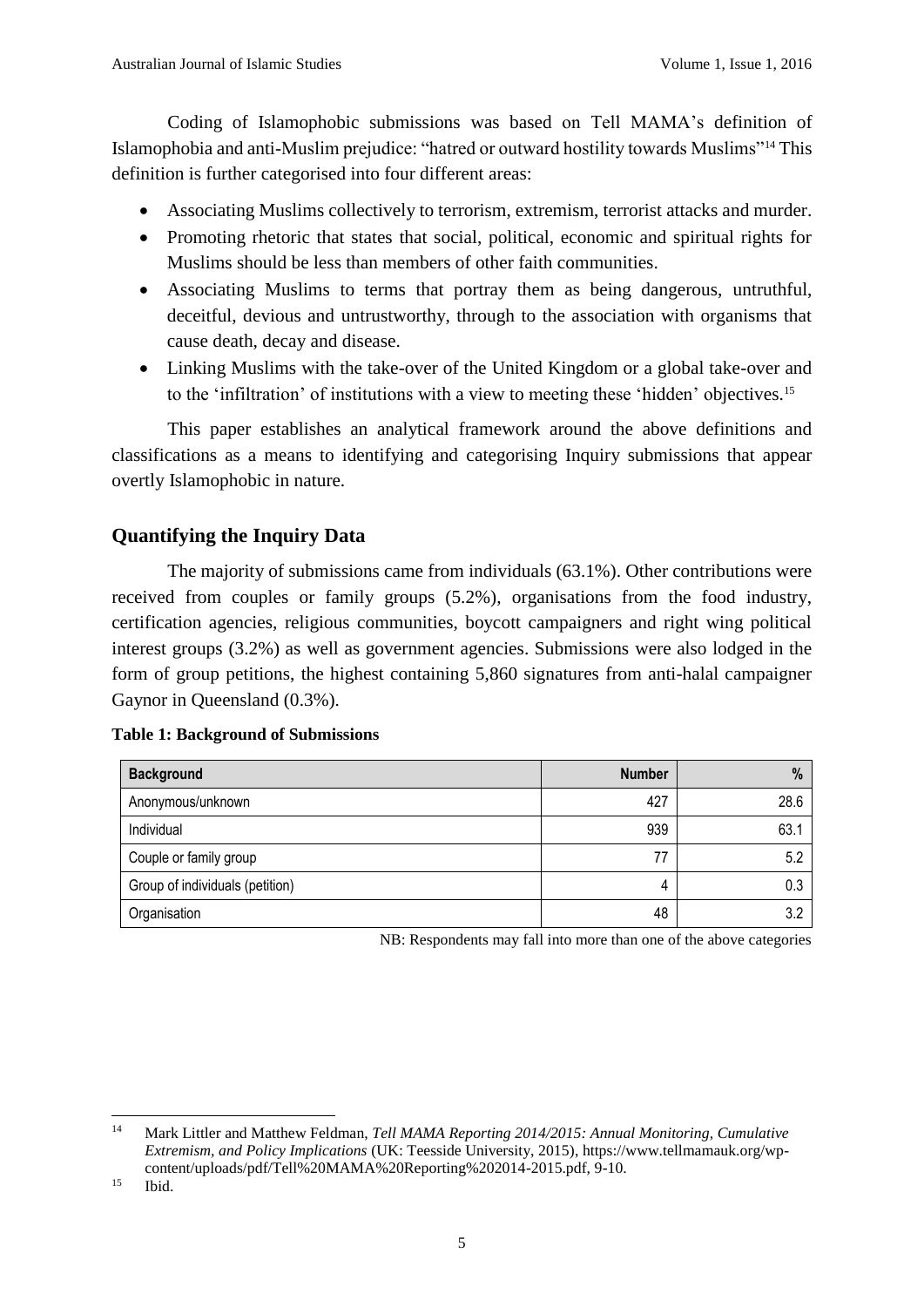## *Location*

The largest number of submissions lodged originated from Queensland (13.1%), ahead of NSW (12.4%) and Victoria (9.7%). The Northern Territory recorded the least number of submissions (0.3%).

## **Table 2: Location**

| <b>State</b> | <b>Number</b> | $\%$ |
|--------------|---------------|------|
| <b>ACT</b>   | 14            | 0.9  |
| <b>NSW</b>   | 185           | 12.4 |
| <b>NT</b>    | 5             | 0.3  |
| QLD          | 195           | 13.1 |
| SA           | 48            | 3.2  |
| <b>TAS</b>   | 12            | 0.8  |
| <b>VIC</b>   | 145           | 9.7  |
| <b>WA</b>    | 99            | 6.6  |
| Unknown      | 788           | 52.9 |
| <b>Total</b> | 1491          | 99.9 |

NB: Percentages may not add to exactly 100 percent due to rounding

## *Religious/Faith-based Orientation*

Most submissions did not disclose details relating to religious orientation (89.0%). However, of those who did provide this information, Christians formed the majority of respondents (9.7%) followed by Muslims and Sikhs (0.3%).

#### **Table 3: Religious/Faith-based Orientation**

| <b>Religious Background</b> | <b>Number</b>  | %    |
|-----------------------------|----------------|------|
| Agnostic                    | $\overline{2}$ | 0.1  |
| <b>Buddhist</b>             | $\overline{2}$ | 0.1  |
| Christian                   | 145            | 9.8  |
| Jewish                      | 3              | 0.2  |
| Muslim                      | 5              | 0.3  |
| Pagan/witch                 | ۸              | 0.1  |
| Sikh                        | 5              | 0.3  |
| Unknown                     | 1311           | 89   |
| <b>Total</b>                | 1474           | 99.9 |

NB: Percentages may not add to exactly 100 percent due to rounding Non-halal related submissions were excluded from the data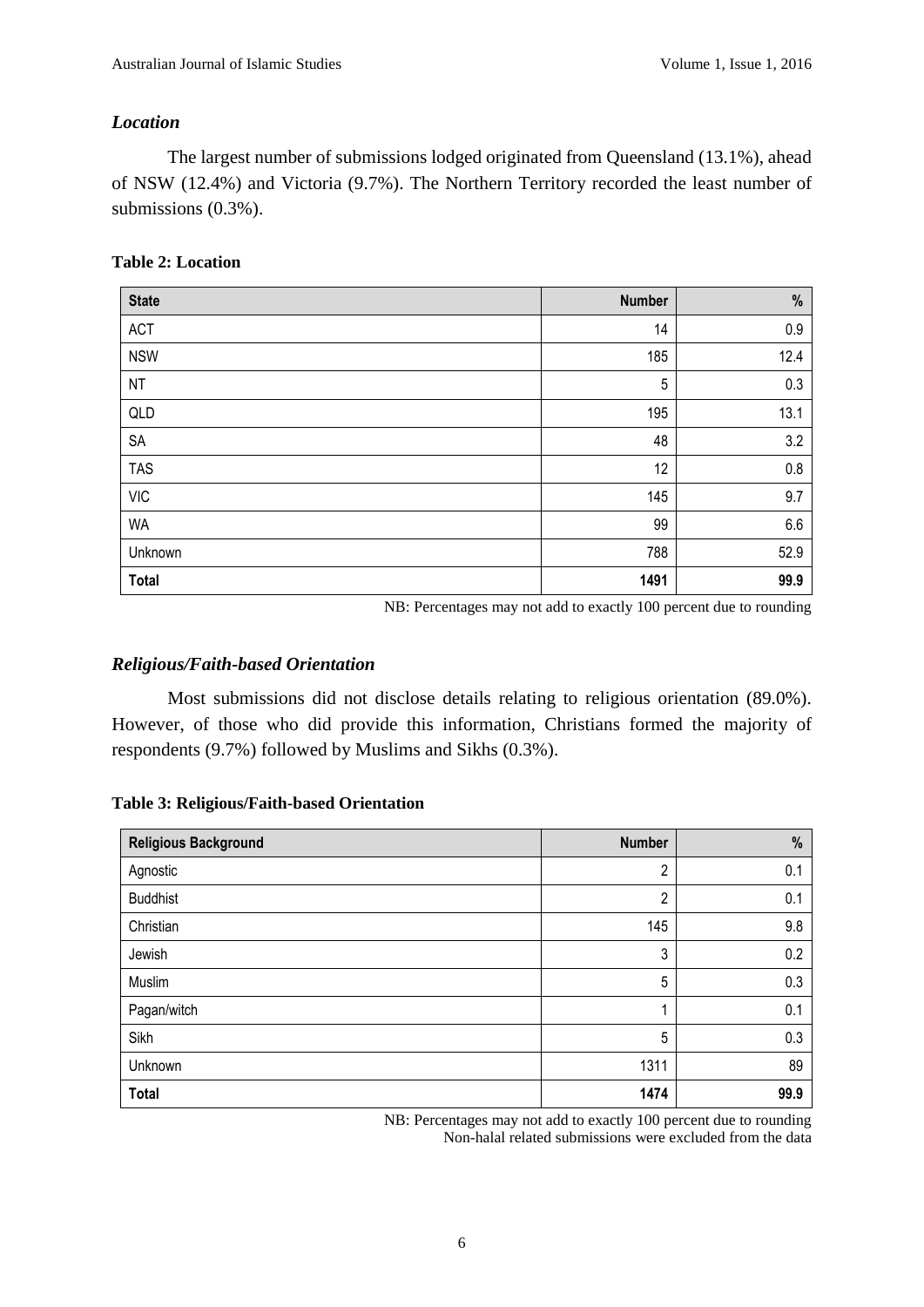#### **Figure 1: Religious Background**



## *Quantum of Submissions*

Of the total submissions, 51.5% were less than one page, while 40.8% ranged between 2 and 10 pages.

| <b>Quantum of comment</b>          | <b>Number</b> | %    |
|------------------------------------|---------------|------|
| page                               | 759           | 51.5 |
| 2-10 pages                         | 601           | 40.8 |
| More than 10 pages                 | 26            | 1.8  |
| Unknown (confidential submissions) | 85            | 5.8  |
| <b>Total</b>                       | 1474          | 99.9 |

## **Table 4: Quantum of Comment**

NB: Percentages may not add to exactly 100 percent due to rounding Non-Halal related submissions were excluded from the data

## *Style and Format of Submissions*

Seventy-two percent of submissions were considered to be original, while 16.6% were categorised as formulaic. Submissions were deemed to be formulaic if they were an exact copy of another submission or followed a particular template in which exact terms and phrases were used. The majority of respondents did not seek to have their submissions dealt with confidentially. However, 23% requested their personal details be withheld. Confidential submissions could not be accessed via the Senate Inquiry website. It is also important to note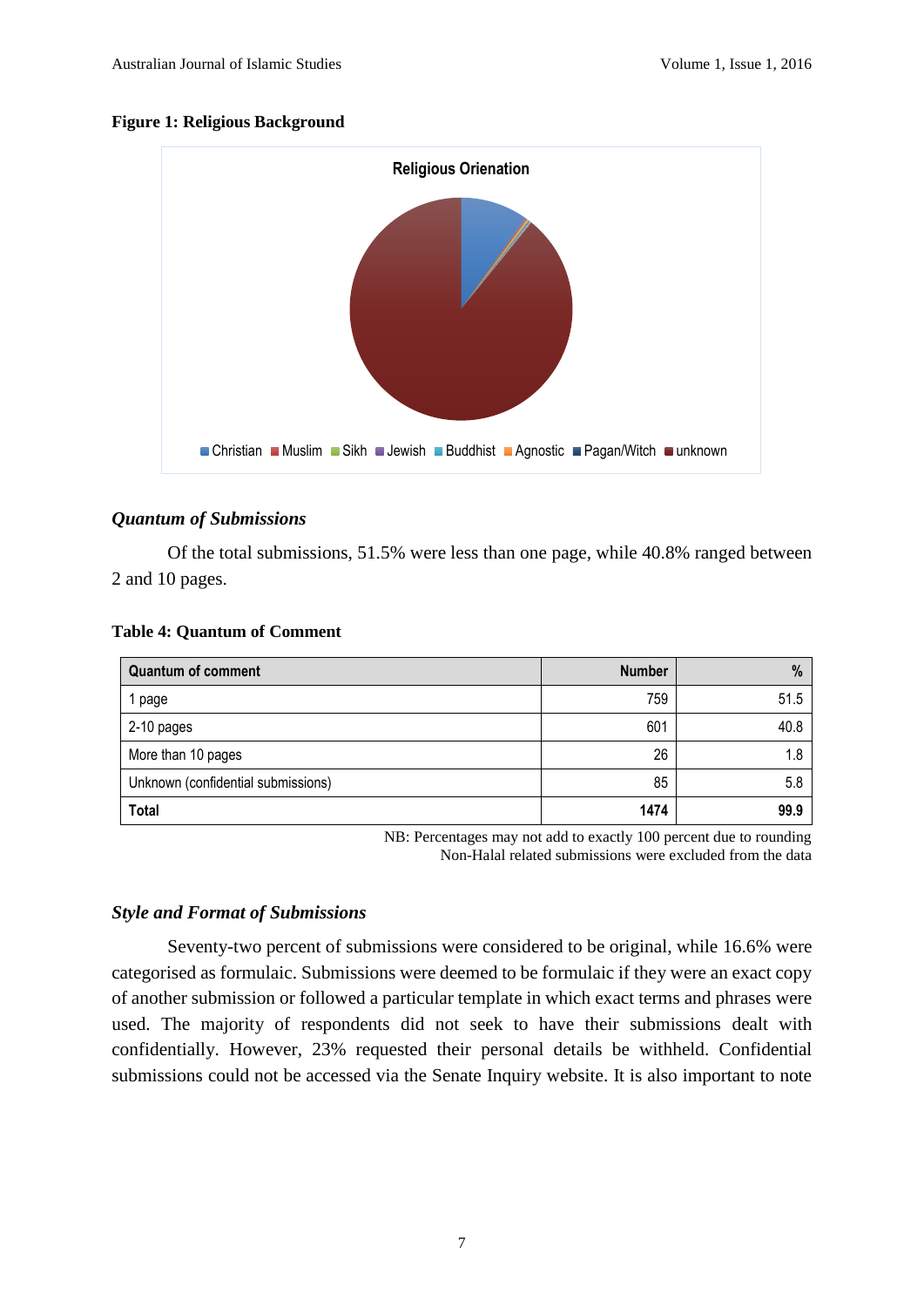the Senate Report Inquiry mentioned, due to the "sensitive to the nature of some of the material in question ... some submissions were not published."<sup>16</sup>

|  |  |  |  |  | <b>Table 5: Style of Submissions</b> |
|--|--|--|--|--|--------------------------------------|
|--|--|--|--|--|--------------------------------------|

| Style of submission | <b>Number</b> | $\%$ |
|---------------------|---------------|------|
| Single issue        | 461           | 33.2 |
| Multiple issues     | 922           | 66.4 |

NB: Percentages may not add to exactly 100 percent due to rounding Non-halal related submissions were excluded from the number of issues data

## **Table 5.1 Format of Submissions**

| <b>Format of submission</b> | <b>Number</b> | %    |
|-----------------------------|---------------|------|
| Confidential                | 85            | 5.   |
| Non-confidential            | 1064          | 71.4 |
| Name withheld               | 343           | 23.0 |

NB: Percentages may not add to exactly 100 percent due to rounding Non-halal related submissions were excluded from the number of issues data

Analysis of the names and descriptions provided by respondents reveals that 67.5% of submissions lodged by individuals were of non-Muslim background and a further 0.6% were prepared by non-Muslim organisations. This is in stark contrast to the 0.4% of Muslims who provided a written submission to the Inquiry and the single (0.06%) submission sent in by the Halal Certification Authority Australia. Further research into this area is required to ascertain the reasons why other halal certification authorities did not participate in the Inquiry and why Muslims made up such a small minority of the total number of respondents. The large number of non-Muslim respondents may be attributed to the highly publicised anti-halal campaigns and opposition concerning halal certified products.

**Table 6: Non-Muslim vs Muslim Submissions**

|                                  | <b>Individuals</b> |      | %    | <b>Organisations</b>           |  | $\frac{0}{0}$ |
|----------------------------------|--------------------|------|------|--------------------------------|--|---------------|
| Non-Muslim (by name/description) |                    | 1007 | 67.5 |                                |  | 0.6           |
| Muslim (by name/description)     |                    | 6    | 0.4  |                                |  | 0.06          |
| N/A                              | Name withheld      | 343  | 23.0 | 39<br>Official (religion-free) |  | 2.6           |
| Confidential                     |                    | 85   | 5.1  | institutions                   |  |               |

 $16$ <sup>16</sup> The Senate, *Economic References Committee: Third Party Certification of Food* (Canberra: Senate Printing Unit, Parliament House, 2015), 17.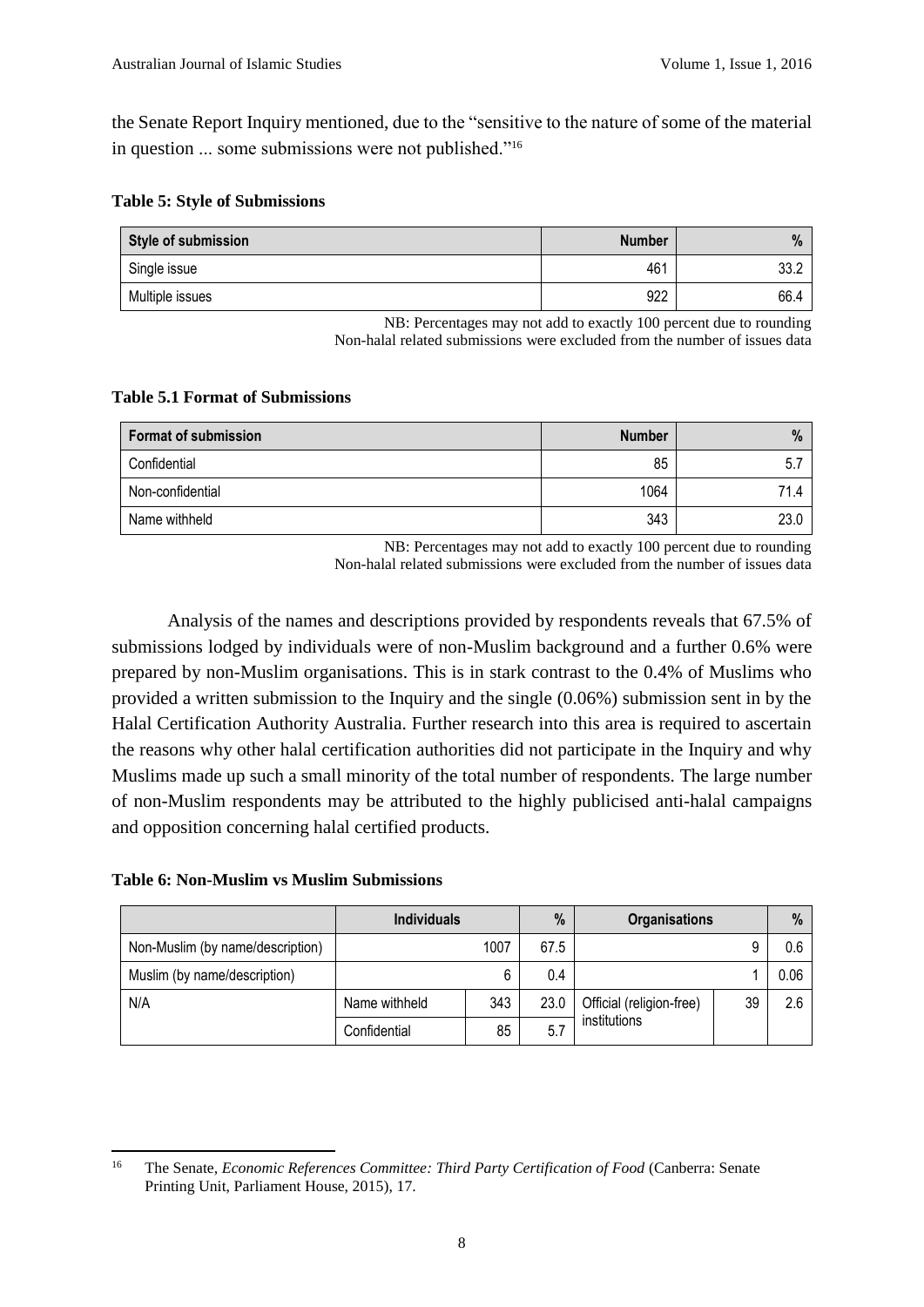



## *Content of Submissions*

Ninety-three percent of submissions made reference to halal certification. Only 6% of submissions could not be classed as halal-related, either due to their content or because of the confidential nature of the submission. This demonstrates the Inquiry into Third Party Certification of Food heavily targeted halal certification. Analysis of the submissions containing references to halal indicates high levels of anti-Islamic and Islamophobic attitudes. Fifty-eight percent of submissions were classified as Islamophobic in nature (note: only overt Islamophobia was measured, and levels of Islamophobia and anti-Muslim prejudice may be higher than reported if covert Islamophobia is included in the analysis).

| <b>Content of submissions</b> | <b>Number</b> | $\%$ |
|-------------------------------|---------------|------|
| Halal related                 | 962           | 64.5 |
| Non-halal related             | 17            |      |
| Combined                      | 427           | 28.6 |
| Unknown                       | 85            | 5.7  |
| <b>Total</b>                  | 1491          | 99.9 |

NB: Percentages may not add to exactly 100 percent due to rounding

#### **Table 8: Islamophobia**

| <b>Existence of overt Islamophobia</b>         | <b>Number</b> | $\frac{9}{6}$ |
|------------------------------------------------|---------------|---------------|
| Islamophobic style or elements of Islamophobia | 806           | 58.0          |

Non-halal related submissions and confidential submissions were excluded from the data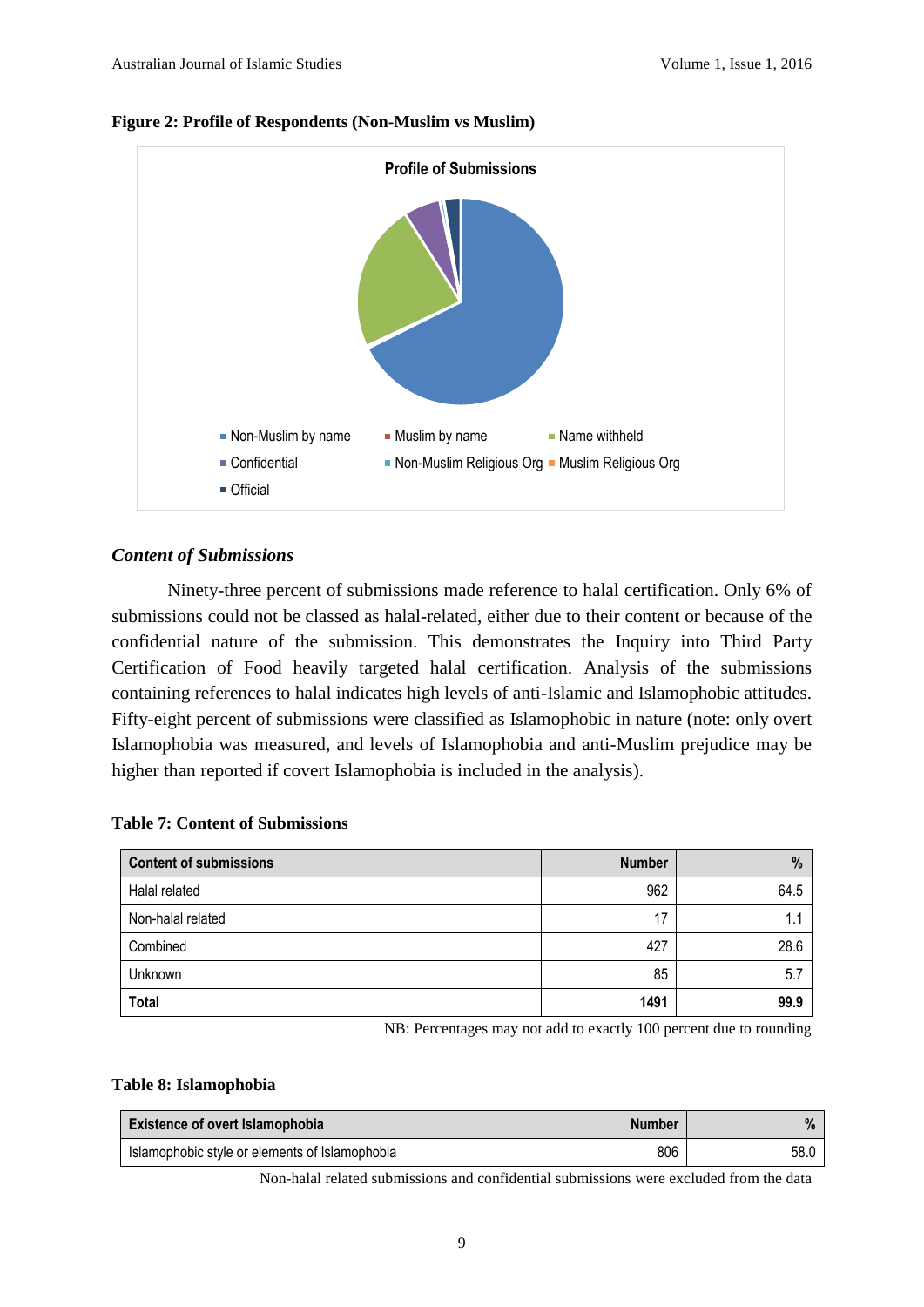## **Issues Relating to Halal Certification**

There were a number of similarities between the submissions, suggesting that consumers were influenced by anti-halal campaigns**.** Fifty percent of submissions were concerned with the lack of labelling on halal certified products. The perceived imposition of halal certified food on the Australian public was equally an issue. Members of the community were also frustrated at their lack of choice in purchasing non-halal certified products and the perceived increase in the cost of food due to certification. Misinformation regarding halal certification, Islam and Muslims was found to be present in 44.7% of the submissions. Such a high percentage demonstrates a lack of understanding of certification processes, in addition to the prevalence of certain attitudes within some segments of the Australian community that align with stereotypical portrayals of Islam and Muslims. These depictions of Muslims correspond closely with Tell MAMA's definition of Islamophobia and anti-Muslim prejudice, which incorporates the generalisation of all Muslims as terrorists, extremists or partaking in terrorist activities, expressing the curtailing of Muslim rights and freedoms, promoting negative representations of Muslims as being deceitful and untrustworthy and connecting Muslims to taking over the country they reside or a global takeover.<sup>17</sup>

One quarter of respondents believed halal certification funds terrorism, while a further 35.2% demanded to know where the money from certification fees is channelled. Animal welfare was another area of concern that featured commonly throughout submissions, with 35.2% concerned about animal abuse and the suffering of animals during the slaughter process. A further 25.9% were threatened by the "creeping" Islamisation of Australia or enforcement of sharia law in the country. Some individuals also considered halal certification to be a form of discrimination (26.3%), with a further 12.5% taking offence to the existence of such a scheme. This particular finding points to a lack of understanding of certification processes as well as the prevalence and acceptance of stereotypical depictions of Islam and Muslims.

| <b>Issues</b>                             | <b>Number</b> | $\%$ |
|-------------------------------------------|---------------|------|
| Hidden labelling                          | 699           | 50.3 |
| Imposed on general population             | 695           | 50.0 |
| Freedom of choice                         | 693           | 48.9 |
| Funding religion                          | 665           | 47.9 |
| Cost to consumers                         | 637           | 45.9 |
| Misinformation                            | 621           | 44.7 |
| Minority Muslim population                | 577           | 41.5 |
| Religious tax/tax                         | 546           | 39.3 |
| Animal welfare                            | 497           | 35.6 |
| Where does the money go/financial records | 489           | 35.2 |

#### **Table 9: Issues with Halal Certification**

 $17$ Littler and Feldman, *Tell MAMA Reporting 2014/2015*, 9.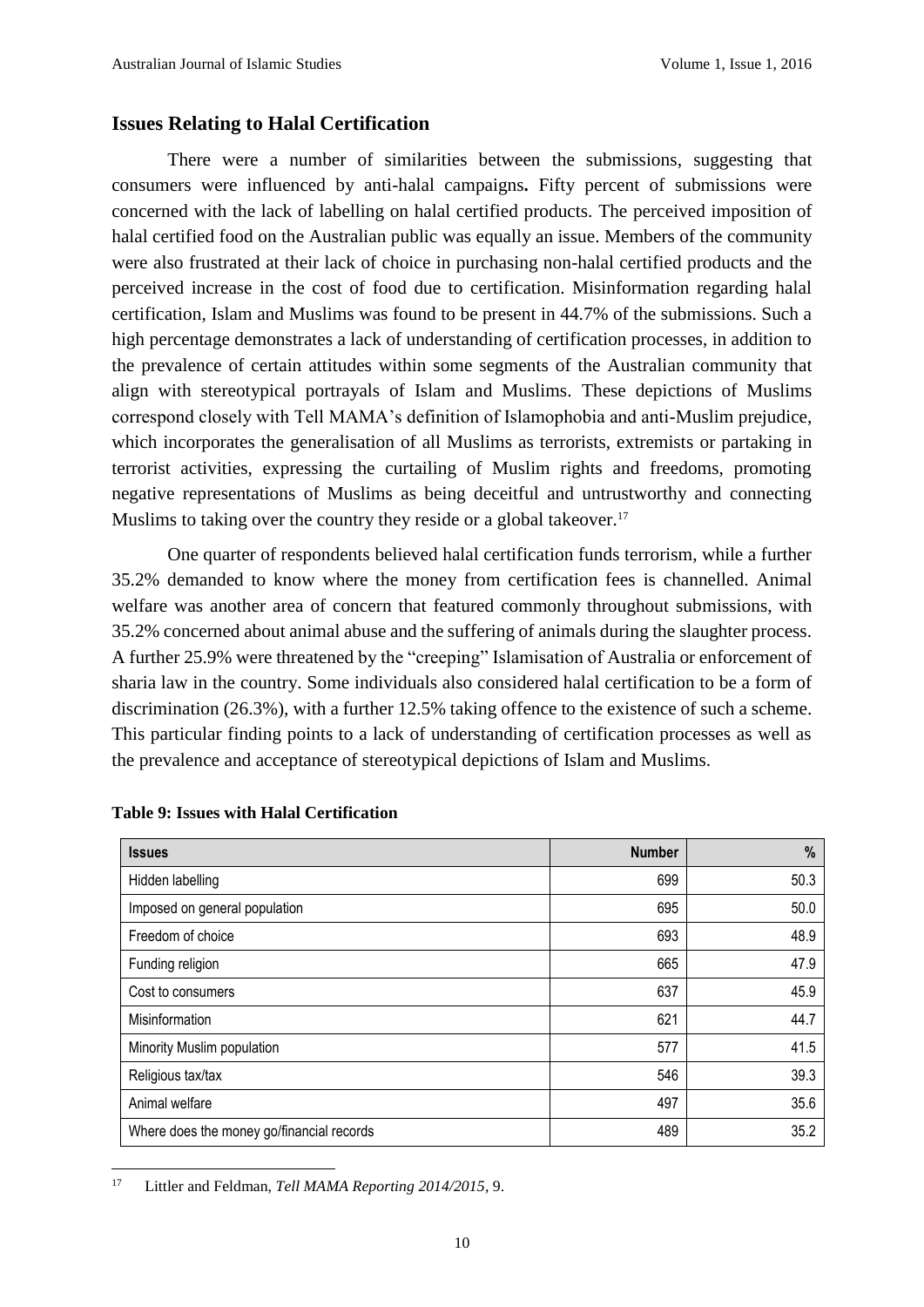| <b>Issues</b>                                 | <b>Number</b> | %    |
|-----------------------------------------------|---------------|------|
| Cost of certification                         | 478           | 34.4 |
| Scam/rort                                     | 420           | 30.2 |
| Discriminatory                                | 366           | 26.3 |
| Sharia/Islamic law                            | 360           | 25.9 |
| <b>Terrorist funding</b>                      | 358           | 25.8 |
| Deceptive/misleading labelling                | 292           | 21.0 |
| Ritual slaughter                              | 283           | 20.4 |
| Threats/bullying and blackmail by certifiers  | 273           | 19.6 |
| Islamisation/spread of Islam/world domination | 262           | 18.9 |
| Offensive                                     | 174           | 12.5 |
| Monopoly of the market                        | 58            | 4.2  |
| Death cult                                    | 33            | 2.4  |

# *Proposed Solutions to Halal Certification*

Half of all respondents (50.3%) called for clearer labelling on food products to allow consumers to make informed decisions when shopping. As mentioned earlier, the terms "informed choices" and "clearer labelling" are mottos propagated by Halal Choices and other anti-halal campaigners. For example, this can be seen in Kirralie Smith's submission, which uses the phrases "informed decisions," "informed choices" and "clear labelling" throughout her response:

Most products which have paid halal certification fees are not clearly labelled which greatly diminishes choice for those opposed to funding halal certification. It means both Muslim and non-Muslim consumers are unable to make an informed decision at the point of sale.<sup>18</sup>

These anti-halal sentiments formed the bulk of submissions, highlighting the influence campaigners against halal certification had in relation to the rest of the submissions lodged by the public. The proliferation of anti-halal slogans did not go unnoticed by Submission 1333, which stated that terms such as "raises the cost of food," "funding Islam with your everyday grocery purchases," "religious tax" and "extortion" are a result of "anti-Muslim misinformation" that are "repeatedly" spread by "Halal Choices (Q Society)" and "other boycott pages." 19

"How could customers be funding anything in their grocery purchases when the cost of certification is not included in the product price?" Submission 1333 argues and claims that the "religious tax myth" has been effective in fooling people to support the anti-halal campaigns

<sup>18</sup> <sup>18</sup> "Submissions," Halal Choices, No. 1278, 38.<br><sup>19</sup> Ibid. name withhold No. 1333. 2.

<sup>19</sup> Ibid, name withheld, No. 1333, 2.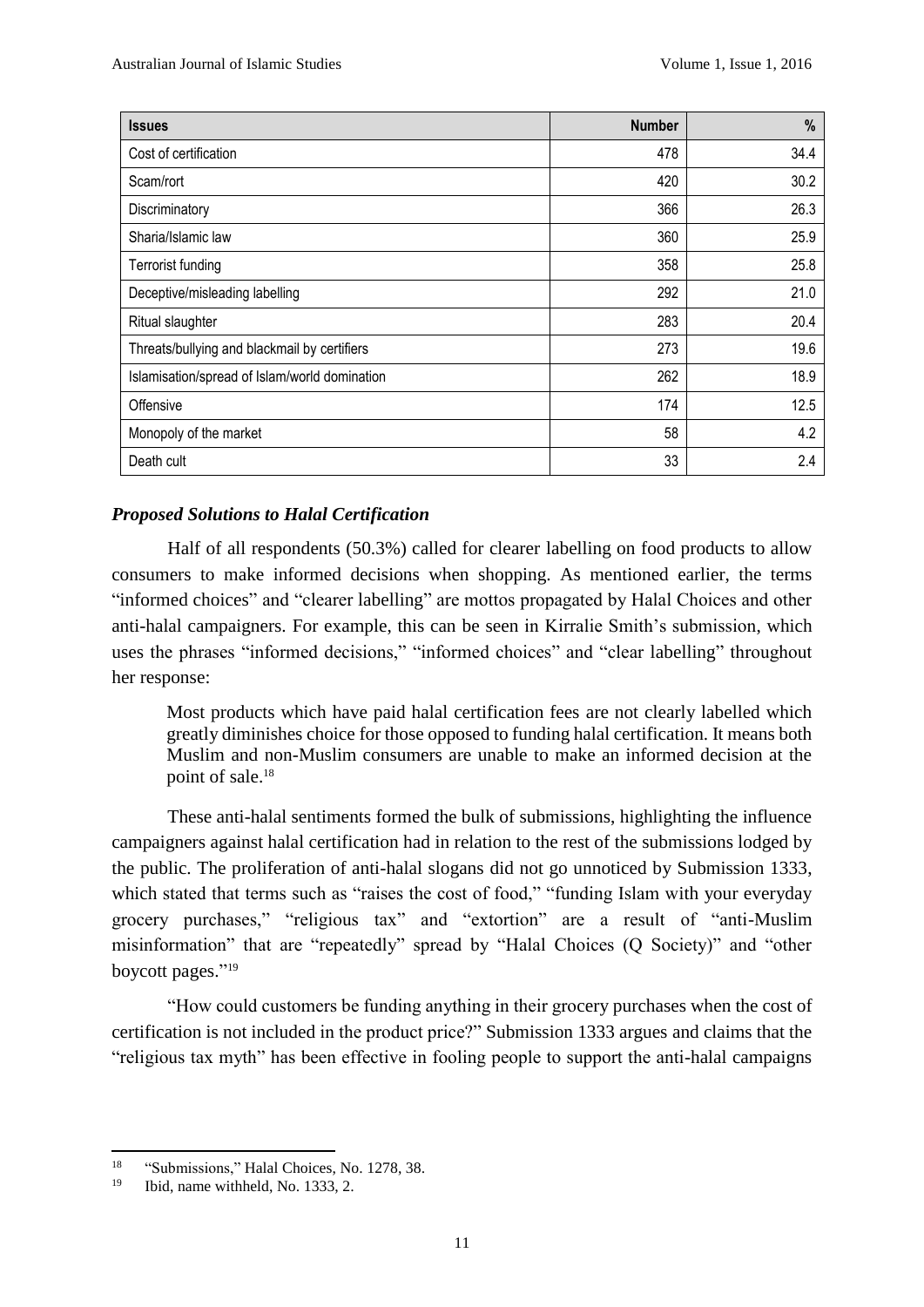because "everyone hates taxes, especially … if they're being forced on you by a religion you don't follow."<sup>20</sup>

Fifty percent of respondents also stated their belief that halal certification was not necessary or should be abolished. This finding is contrary to the claims made by the Inquiry and Senator Bernadi:

In many cases, submitters were not calling for a complete removal of halal certification; just more information so that they could choose whether or not to buy halal certified products. This reflects the committee's view that "calling for reform is vastly different from advocating abolition."<sup>21</sup>

A further 49.9% gave insight into their decision to boycott halal products and refusal to purchase halal certified goods. Respondents also suggested the introduction of a user pay system (47.9%), while others were keen for the government to establish a regulatory body to oversee the halal certification process.

## **Table 10: Proposed Solutions to Halal Certification**

| <b>Solutions</b>                            | <b>Number</b> | $\%$ |
|---------------------------------------------|---------------|------|
| Clear labelling                             | 699           | 50.3 |
| Abolish/not needed nor required             | 695           | 50   |
| Boycott/refuse to purchase                  | 693           | 49.9 |
| User pay system                             | 665           | 47.9 |
| Government body/single certification system | 637           | 45.9 |

## *Positive Submissions*

Out of the 1389 submissions received that contained views about halal certification, only 2.2% spoke positively about halal certification**.** Although 52 respondents spoke about inclusivity and supporting the right of Muslims to have their own types of food, they also mentioned issues they had with halal certification, which therefore excluded them from being categorised as completely positive.

## **Table 11: Positive Submissions**

| <b>Positive Submissions</b>        | <b>Number</b> | $\%$ |
|------------------------------------|---------------|------|
| Positive                           | 31            |      |
| Inclusive                          | 13            | 0.9  |
| Muslims have a right to their food | 39            |      |
| Sarcastic response                 |               |      |

<sup>20</sup>  $\frac{20}{21}$  Ibid.

Ibid, 39.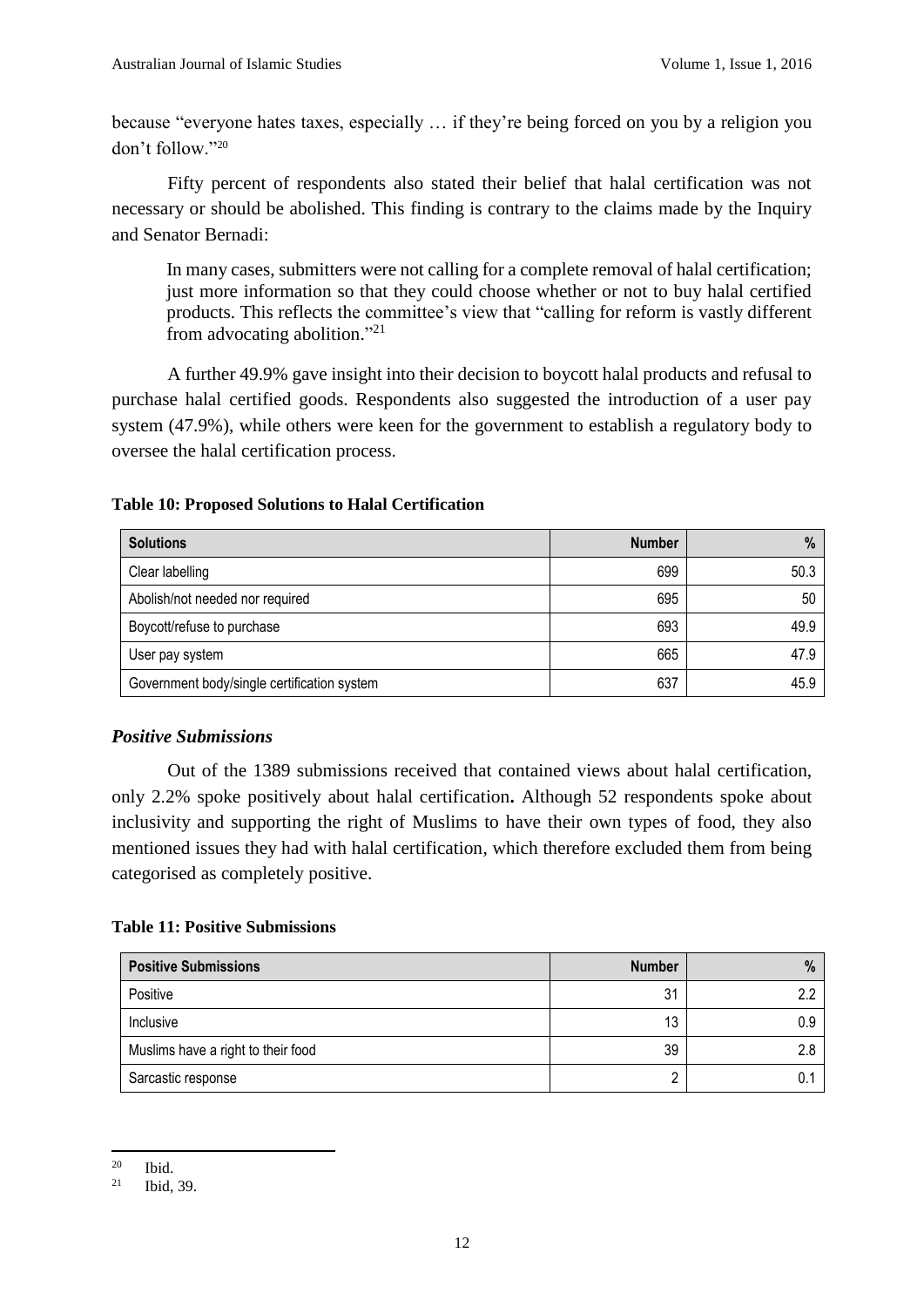NB: Sarcastic responses were those that made fun of the inquiry targeting halal certification.

## **Qualitative Analysis of the Inquiry submissions**

Islamophobic attitudes and sentiments permeated a significant number of submissions lodged for the purpose of the Inquiry. The majority of issues raised by the Inquiry can be classified as covert Islamophobia, overt Islamophobia or misinformation. Covert Islamophobia can be defined as:

… the influences and attitudes of everyday life rather than high-profile and widely publicised violent attacks and infringements. It contains a disguised and covert version of old-fashioned prejudice. This subtle prejudice is widespread, particularly by the young, well-educated, and liberal groups who perceive Muslims as a threat to the values and norms of their society, but do not express it explicitly because anti-blatancy is an established norm among these groups.<sup>22</sup>

Specifically criticising and questioning halal certified products and halal certifiers and targeting Muslims and Islam, while simultaneously ignoring other types of religious and food certification schemes, highlights the existence of covert Islamophobia within the context of the Inquiry and the broader Australian context. In relation to the Inquiry, issues such as clearer labelling specific to halal certification, discrimination of workers and animal cruelty can be categorised as forms of covert Islamophobia. For example, respondents who wrote about their genuine concern regarding animal welfare differ in their stated position to those who spoke of animal cruelty only in relation to halal slaughter and without reference to slaughter practices that exist in other religious communities. Overt Islamophobia can therefore be classified as acts of anti-Muslim prejudice that are explicit in nature. Linking halal certification to terrorism, claiming that Muslims refuse to integrate or are encroaching on Australian values, and labelling Islam as a death cult can be labelled as overt examples of Islamophobia due to their clear and unquestionable visibility. The following section will examine issues concerning covert and overt Islamophobia as highlighted in Inquiry submissions.

In general, the nature of the majority of submissions received seems to suggest that segments within the non-Muslim Australian population are convinced that Muslims refuse to integrate or assimilate into Australian society. This is evidenced in the views lodged by Shirley Hollister who questions how a minority religion can change her "way of living" and how everyone except Muslims have integrated without forcing their beliefs upon the wider community.<sup>23</sup> This concept of "forcing" and "demanding" all Australians to conform to the Islamic way of life was referred to in a number of submissions. For example, Iris Tisdale is "astonished and appalled" at how "we are allowing other countries to colour, form and distort Australian culture."<sup>24</sup> This is "our country" Tisdale continues and argues how "wogs" in the past were "grateful for the opportunity afforded to them" and "such gratitude … saw names

 $22$ <sup>22</sup> Erdenir, *Muslims in 21st Century Europe*, 36.

<sup>&</sup>quot;Submissions," No. 480, 1.

<sup>24</sup> Ibid, No. 329, 2.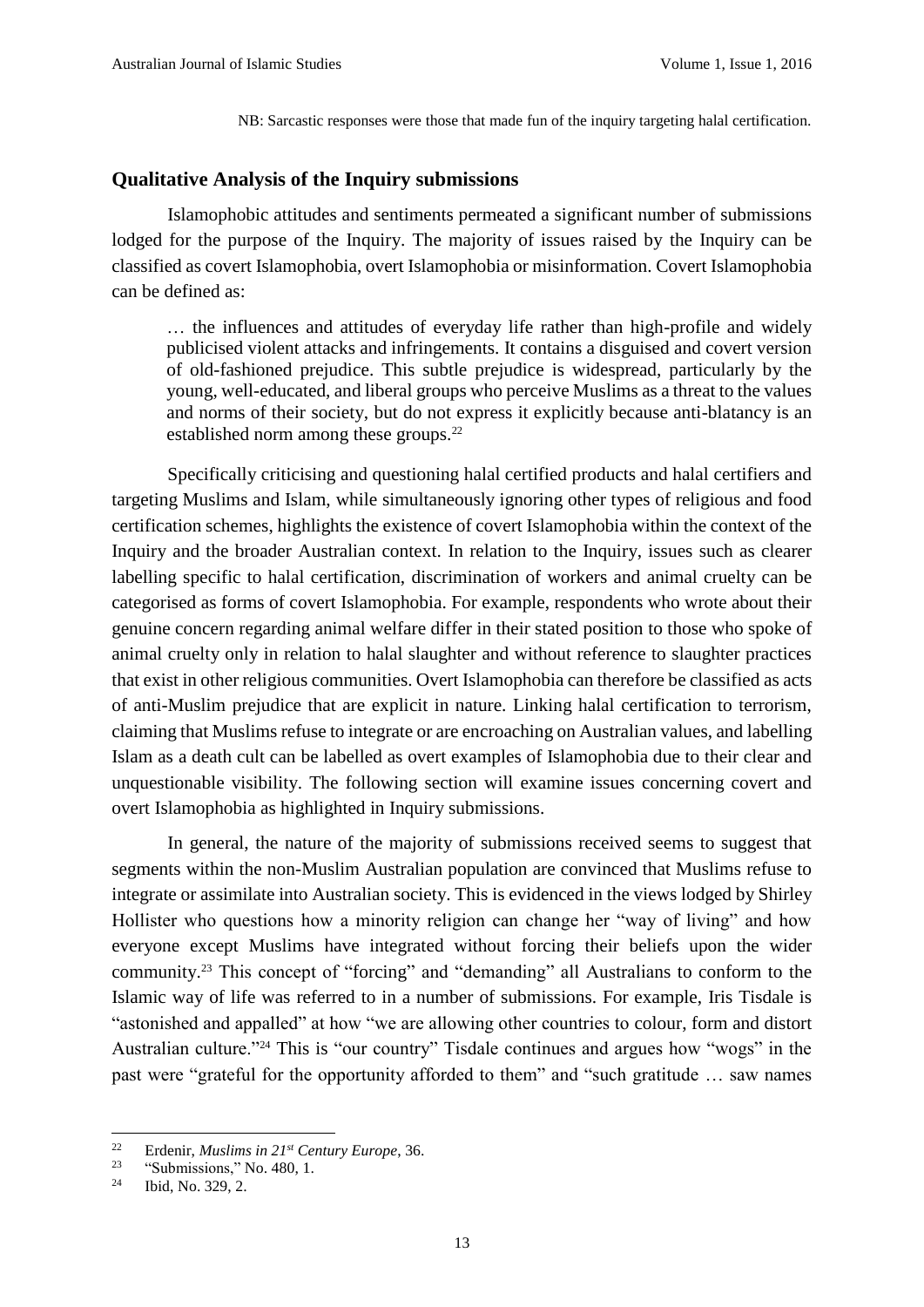Australianised in an effort to be more Australian."<sup>25</sup> Today, Tisdale "sees a culture that constantly makes demands" rather than integrates into mainstream Australian society.<sup>26</sup>

There appears to be an expectation that Muslims must change key aspects of their identity in order to fit into the broader Australian community. To not do so is, according to Shirley Hollister, demonstrative of a lack of respect for the host country. This idea of being thankful for the opportunity to migrate to Australia was promoted in Edward McCann's submission who stated:

I find it so irritating that these people have come to our country and refuse to integrate, instead of demanding their rights to practice their religious rites at our expense. Where is their sense of gratitude? It seems to be lacking.<sup>27</sup>

Viv and Fay Pampling also expressed similar views:

Why should other people dictate to us about our laws and customs? Should not these other cultures be thankful that Australia is open to accept them and allow them to enjoy a lifestyle that should be the envy of all?<sup>28</sup>

Such Islamophobic statements highlight the expectation by some Australians that migrants leave their identity at the door before entering Australia. They suggest, in order to appreciate the opportunities Australia affords all people and to demonstrate true gratitude, one must forgo who they are to be accepted as part of Australian society. Yet statements such as "This is our country" denote a sense of ownership of Australia by some, which in turn has the potential to alienate those who choose not to strip themselves bare of their cultural and religious heritage.

Halal certification is having "a divisive effect on the Australian multicultural mindset" $29$ and these immigrants have no right "to demand something of their host country" as "they are required to integrate into our society, not the other way around."<sup>30</sup> What many of these submission respondents may not be aware of is the reality that businesses and food companies are approaching halal certifiers in order to tap into new and lucrative markets. It is not the Australian Muslim community demanding certification of all products, or attempting to change Australian culture. Rather, they are merely availing themselves of business opportunities emerging between certifiers and Australian corporations. Worldwide, the halal market is valued at \$2.1 trillion. The halal market is injecting about \$8.5 billion into the Australian economy annually.<sup>31</sup>

**.** 

 $rac{25}{26}$  Ibid.

 $rac{26}{27}$  Ibid.

 $\frac{27}{28}$  Ibid, No. 777, 1.

 $\frac{28}{29}$  Ibid, No. 751, 1.

<sup>&</sup>lt;sup>29</sup> Ibid, name withheld, No. 414, 2.<br><sup>30</sup> Ibid, Mark Parham, No. 558, 3

 $30$  Ibid, Mark Parham, No. 558, 3.<br> $31$  Carolina Zialingki, "A Four Cor

<sup>31</sup> Caroline Zielinski, "A Four Corners Investigation Looks into Halal Certification and its Impact on Australian Consumers," news.com.au, accessed December 2, 2016, http://www.news.com.au/ entertainment/tv/a-four-corners-investigation-looks-into-halal-certification-and-its-impact-on-australianconsumers/news-story/2771fd1adea197a56aef05793a379c81.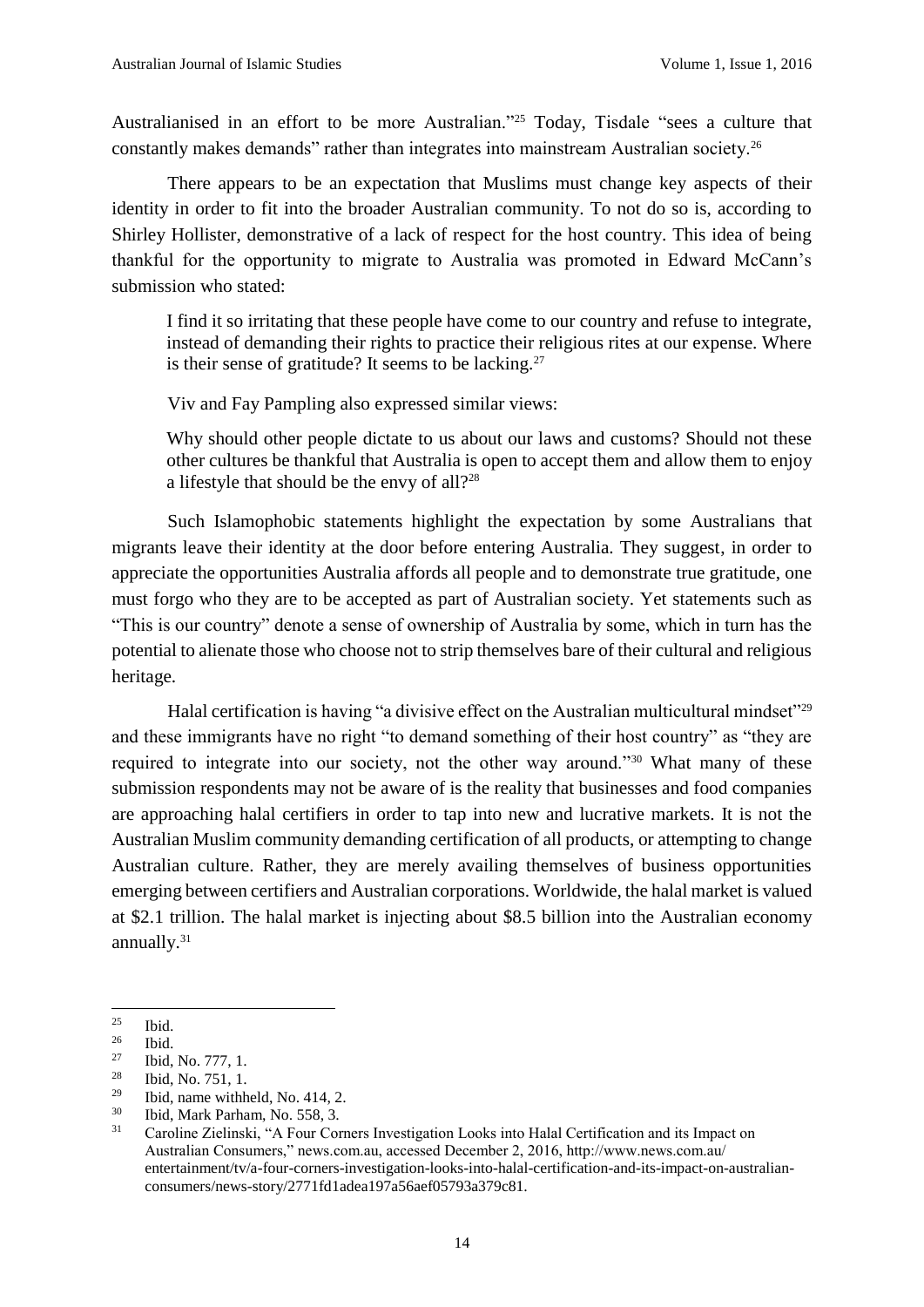The above arguments are overtly Islamophobic as they are in solid alignment with a number of categories established by Tell MAMA and the Right-Wing Watch, which include practices involving direct hatred and hostility towards Muslims, and the revocation of rights and freedoms from Muslims (such as religious freedom) as classic Islamophobia.<sup>32</sup>

## *Threat to Australian Way of Life*

Some submission respondents regarded halal certification practices as an encroachment on Australian values and a threat to the Australian way of life, identifying a need to proactively preserve Australian values and culture. Australian culture and values are also seen as vastly superior to Islamic values. Mark Shay found it "offensive" that he be required to "support a morally bankrupt religion."<sup>33</sup> This is further emphasised by Chris Newman, who states:

In fact, they are inferior to our ways. We must root out and eradicate any and all impositions of Islamic systems, they are inferior to ours and are a negative imposition on our national well-being and security.<sup>34</sup>

The above comment is in line with the definition of Islamophobia developed by the Runnymede Trust, which includes perceptions supporting the inferior status of Islam to Western culture. Islam is perceived to be foreign, different and rejecting of the values and freedoms of Western democracy. This idea of Islam as religiously and culturally inferior is what some scholars have come to define as "cultural racism."<sup>35</sup> Green states:

This form of racism incites hatred and hostility based on religious beliefs … with Muslims and Islam labeled as barbaric, violent, uncivilized, and inferior to Western culture and civilization.<sup>36</sup>

Such perceptions are conducive to promoting and fuelling Huntington's infamous claim of an inevitable "clash of civilisations." 37

Not only is it argued that Islam is inferior, but it also "cannot be compatible" with Western culture and civilisation.<sup>38</sup> One cannot "form an opinion of Islam" until they have familiarised themselves "with the teachings of this totalitarian ideology."<sup>39</sup>

Some submissions went so far as to seek the deportation of individuals who refused to integrate or sought halal certified foods. For example, Fay Christie states, "This wonderful

 $32<sup>°</sup>$ <sup>32</sup> Littler and Feldman, *Tell MAMA Reporting 2014/2015*, 9-1; Right Wing Watch, *The Right Wing Playbook on Anti-Muslim Extremism,* accessed November 30, 2016, http://www.pfaw.org/sites/default/files/rwwifmuslim-playbook.pdf, 2.

 $^{33}$  "Submissions," No. 200, 1.<br> $^{34}$  Ibid No. 812. 3

 $\frac{34}{35}$  Ibid, No. 812, 3.

<sup>35</sup> Todd H. Green, *The Fear of Islam: An Introduction to Islamophobia in the West* (Minneapolis: Augsburg Fortress Publishers, 2015), 27.

 $\frac{36}{37}$  Ibid, 27.

<sup>37</sup> Gabrielle Marranci, "Multiculturalism, Islam and the Clash of Civilisations Theory: Rethinking Islamophobia," *Culture and Religion* 5, no. 1 (2004): 110.

<sup>&</sup>lt;sup>38</sup> "Submissions," Charles Lacoste, No. 1308, 1.

<sup>39</sup> Ibid,. Greg Latta, No. 1194, 1.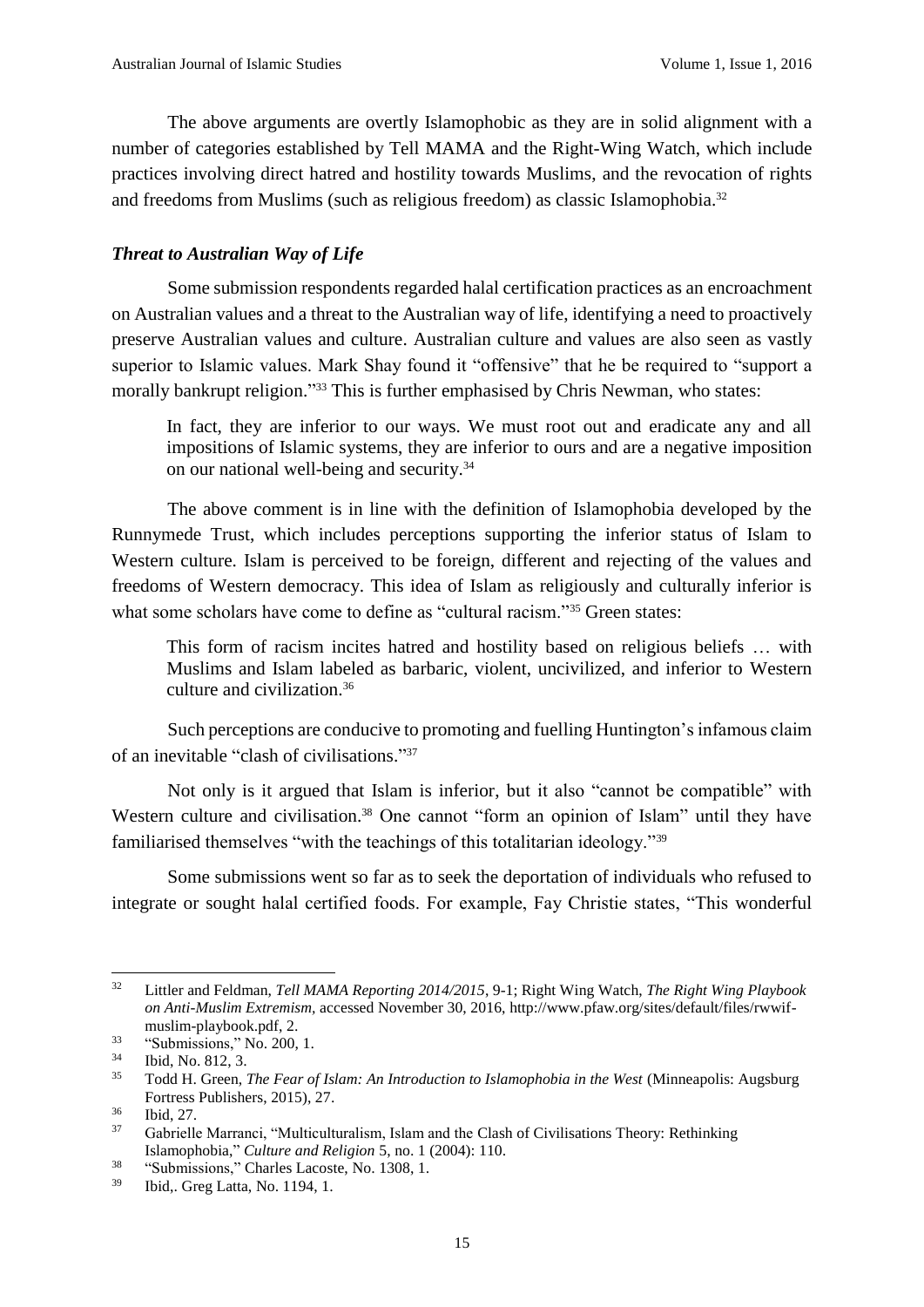Christian Country does not need halal food and if Muslims do not like that they should go and live elsewhere."<sup>40</sup> Daryl James' submission was more direct stating:

Tell the Muslim community if our food is not safe to eat then please go home to your country where your food is safe and your life is not.<sup>41</sup>

Barbara Legg similarly believes:

Islam is infiltrating our way of life; soon no woman will be safe to walk the streets during the day unless she has a burqa, which whilst it is the Muslim way, I find it disgusting that I have to witness this. There is no integration with Islam; it's their way or the highway. Deportation of all Muslims who refuse to leave Islam is the only way to stop it changing the way we live.<sup>42</sup>

The issue of refusing to integrate is countered by Croucher who argues that:

while Muslims immigrants in many nations have found their new homes to be less than receptive, these new immigrants still take steps to assimilate … It is common for these Muslim immigrants to be told … they do not belong, they are different and they should go home.<sup>43</sup>

While Muslims are making an effort to integrate, members of the community refuse to acknowledge such efforts and at the same time feel threatened by their presence.

## *Terrorism Funding and Financial Transparency*

About 32% of submissions argued for financial transparency in halal certification processes and a further 25.8% indicated some concern that halal certification is a means of funding terrorist organisations, revealing a high level of mistrust towards Muslims living in Australia, particularly halal certifiers. Consumers also alleged that halal certification is being used to collect *zakat* or *jizyah*, which contributes towards the Islamisation of Australia and ultimately world domination. Such arguments demonstrate a high level of fear and anxiety towards Muslim ownership of businesses. Further to this, Islamophobia can be demonstrated in disclosure demands being placed on entrepreneurs in relation to how they spend their money. This lack of consistency in standard setting across the business community points to the discriminatory nature of such calls. It is, therefore, arguable that, as Submission 1333 acknowledges, "Certification is a private arrangement between a company and a certifier," and the community has no right to demand such information.<sup>44</sup> Moreover, to claim that revenue from halal certification schemes is being raised to finance terrorist organisations is a further indication of overt Islamophobia. Islam has become synonymous with terrorism and as a result, Muslims are viewed as the enemy and a threat to the country they live in. Halal certification is

 $40\,$  $^{40}$  Ibid, No. 384, 1.<br> $^{41}$  Ibid, No. 872, 1

<sup>&</sup>lt;sup>41</sup> Ibid, No. 872, 1.<br><sup>42</sup> Ibid, No. 529, 1.

 $^{42}$  Ibid, No. 529, 1.

<sup>43</sup> Stephen M. Croucher, "Integrated Threat Theory and Acceptance of Immigrant Assimilation: An Analysis of Muslim Immigration in Western Europe," *Communication Monographs* 80, no. 1 (2013): 47.

<sup>&</sup>lt;sup>44</sup> "Submissions," name withheld, No. 1333, 1.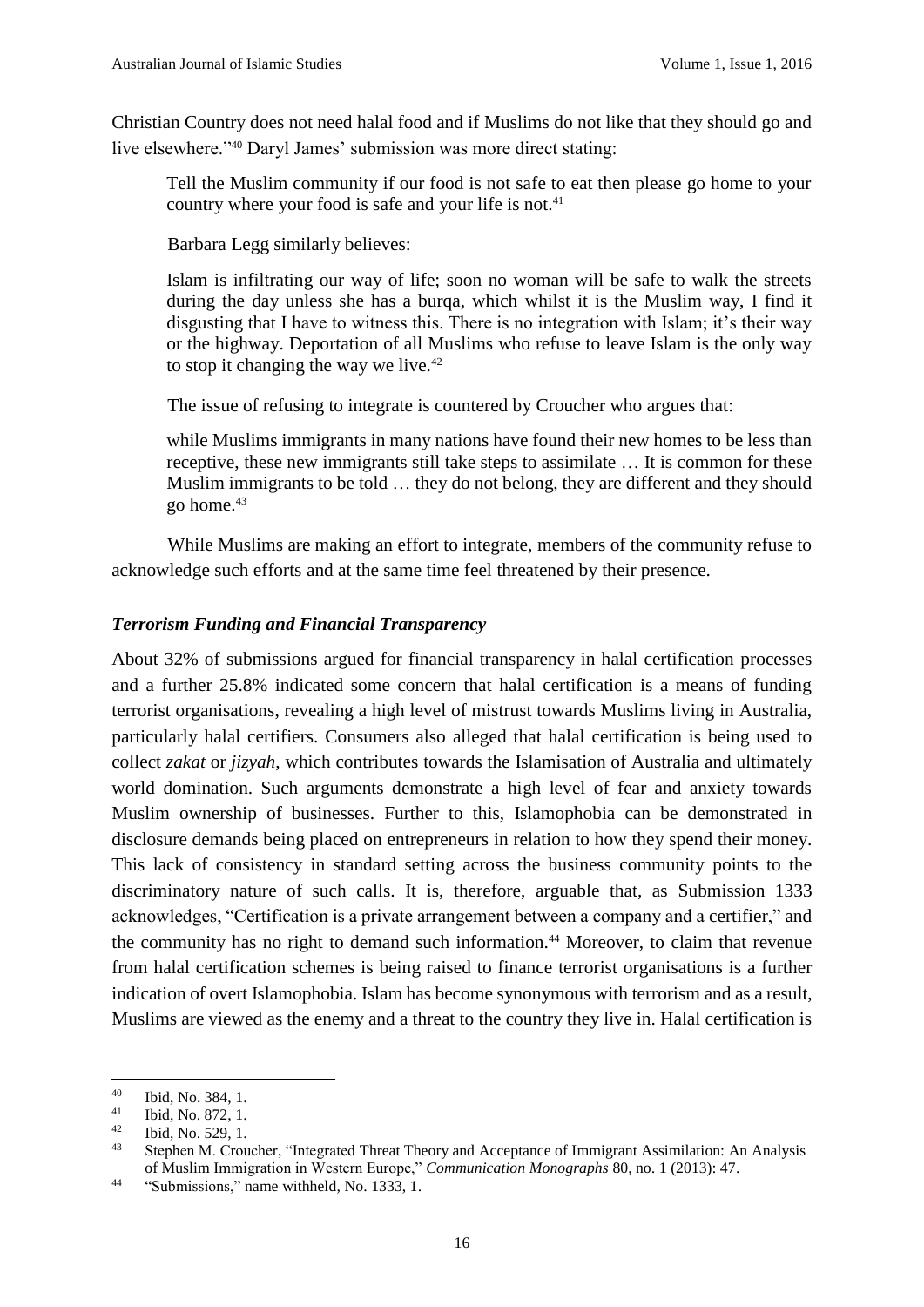responsible for funding and supplying weapons to ISIL and Al-Qaeda.<sup>45</sup> Interestingly, it was not only Muslims whose trust and loyalty were in question, but the public appeared to have little trust in ASIO and the Australian Federal Police. Andy Leahy demands proof that funds are not being diverted offshore to terrorist organisations stating: "Can you definitively and confidently declare that no Australian registered Islamic charity has any of its funds diverted to terrorist organisations or activities? Where is your proof?" Andy concludes his letter with "A very concerned citizen; what do my grandchildren have to look forward to?"<sup>46</sup>

This is further emphasised by Kylie Hawson:

The money is transferred to charity organisations that are known fronts for terrorist organisations. And If A.S.I.O is worth their salt as the forefront of Australian Security then they should already know this and be combating it as we speak.<sup>47</sup>

There were submissions that particularly singled out halal certification and claimed that in no way could it be compared to "7th Day Adventists, Mormons, Buddhists, etc. or organic food certifiers funding projects allied to their beliefs" because "they do not have a terrorist arm or preach hatred of non-believers (*kafirs*). There is no comparison!"<sup>48</sup> Thus, it is being claimed other certification schemes are not an issue because they have no connection to Islam or Muslims. Covert attacks such as this demonstrate the stereotypical nature of views held about Muslims and Islam: Islam is inherently violent and preaches hatred to all non-believers. These comments are indicative of the misinformation that exists in Western societies and Werbner argues that politicians and intellectuals must "consistently counter the globalizing stereotypes of Muslims as fundamentalists and … recognize that religious fundamentalists in today's world are not uniquely Islamic."<sup>49</sup>

Such arguments were counteracted by Submission 454 who explained that certifiers "would be subject to Australian companies' and financial laws"<sup>50</sup> and further argues:

I have confidence in our current security arrangements and I believe that the AFP, ASIO etc are correct when they say there is no evidence to suggest funds from the certification of food are being diverted to illegal activities. I refer specifically here to halal and the disinformation currently being disseminated by certain groups who seem to be irrationally afraid and hateful of Muslims living in peace in Australia.<sup>51</sup>

In 2014, allegations of this nature were refuted by Chris Dawson, CEO of the Australian Crime Commission, who released a press statement that declared "The Australian Crime

**.** 

<sup>&</sup>lt;sup>45</sup> Ibid, Robert Bourke, No. 303, 2.<br><sup>46</sup> Ibid, No. 510, 1

 $\frac{46}{47}$  Ibid, No. 510, 1.

<sup>&</sup>lt;sup>47</sup> Ibid, Kylie Hawson, No. 464, 1.<br><sup>48</sup> Ibid name withheld No. 1317 1

<sup>&</sup>lt;sup>48</sup> Ibid, name withheld, No. 1317, 1.<br><sup>49</sup> Prince Workpay "Jelemanhobia: In

<sup>49</sup> Pnina Werbner, "Islamophobia: Incitement to Religious Hatred–Legislating for a New Fear?" *Anthropology today* 21(1) (2005): 9.

<sup>50</sup> The Senate, *Economic References Committee*, 2.

<sup>&</sup>lt;sup>51</sup> "Submissions," name withheld, No. 454, 2.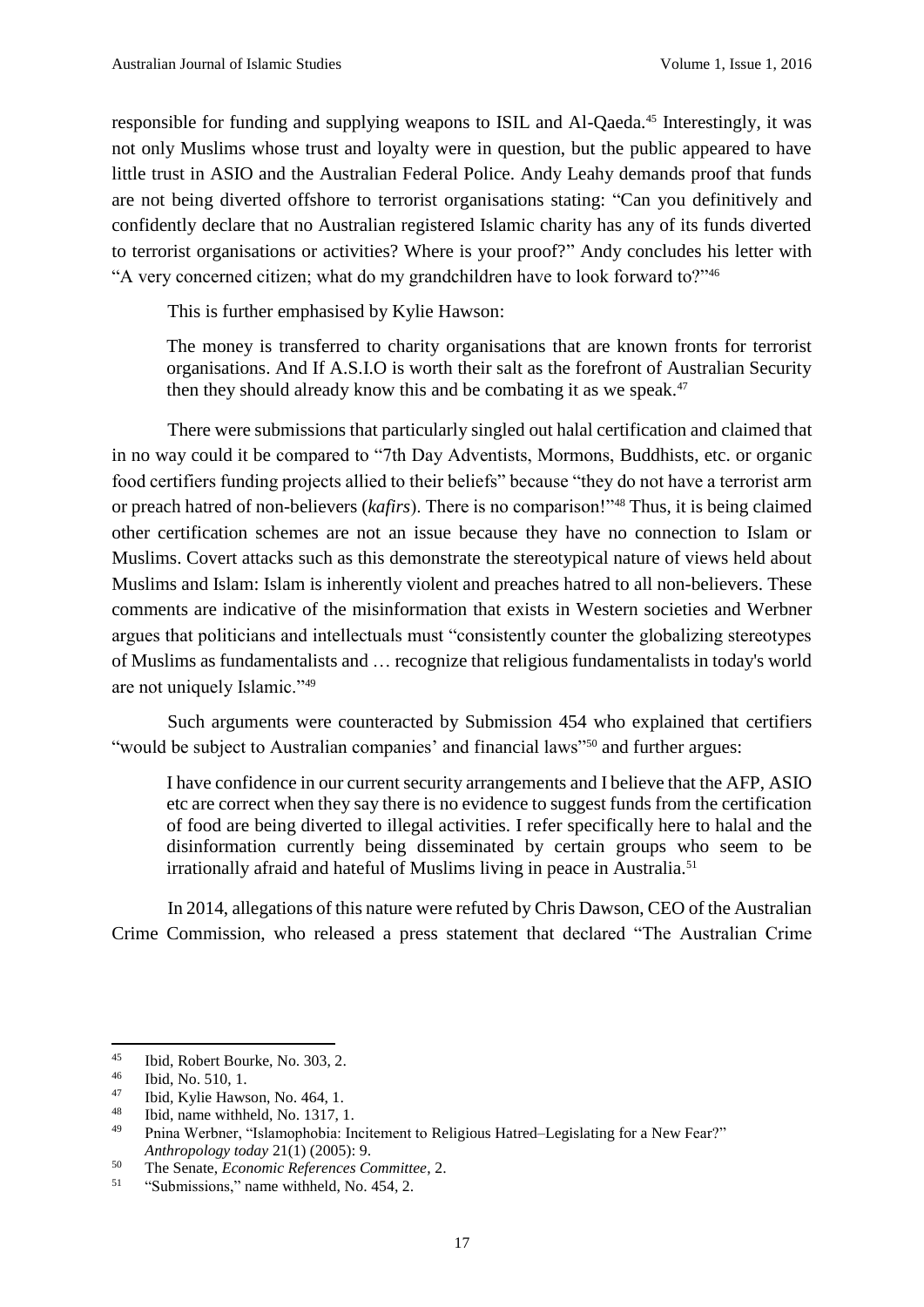Commission is not aware of any direct links between the legitimate halal certification industry and money laundering or the financing of terrorist groups."<sup>52</sup>

The above comment and report highlight the irrational fear and hatred present within some sections of the Australian community and supports the notion that the majority of Australian Muslims are in fact peaceful citizens. They can be classified as overtly Islamophobic, as identified in the assessment criteria above, because they associate Muslims with terrorism and extremism, and portray Muslims as "dangerous, deceitful, devious and untrustworthy", who are a danger to the society in which they live. $53$ 

## **Covert Islamophobia**

#### *Labelling*

The halal food supply chain remains unregulated, particularly in local markets.<sup>54</sup> As a result of the lack of regulation, numerous products, which are halal certified, are not labelled as such and display no halal identification, which is problematic for a number of reasons. First, Muslims searching for halal products are unable to identify or easily locate halal certified goods, which may be a cause of revenue loss to the food manufacturer. It also prevents consumers who wish to avoid halal certified products from making an informed decision regarding their purchase.

Labelling is an essential means of providing consumers with information about the product they are purchasing. This is achieved by listing the ingredients of the product, which enables the consumer to make informed choices in their purchasing decisions.<sup>55</sup> Certification or labelling is a crucial identifier of halal products. It is a means of providing Muslim consumers with the ability to select halal products with certainty.<sup>56</sup> Due to the flourishing international market, the halal label has become a "symbol of a good quality product."<sup>57</sup>

Legitimate concerns regarding the lack of labelling or "hidden labelling" of halal products were raised as a major issue for consumers with 50.3% of submissions referring to the problem of hidden labelling, and a further 50.3% requesting clear signage on products. Individuals were frustrated with non-existent labelling or "deceptive" labelling of products as it removed their freedom of choice. Some respondents who were affiliated with a religious group, including Christians, Sikhs and a Pagan, were also concerned with the lack of labelling

 $52$ <sup>52</sup> Rebecca Halkett, "Busting the Myths on Halal Certification" *Bulletin (Law Society of South Australia)* 37(6) (2015): 11.

<sup>53</sup> Right Wing Watch, *The Right Wing Playbook*, 2.

<sup>54</sup> Delma Poniman, D., Sharon Purchase and Joanne Sneddon, "Traceability Systems in the Western Australia Halal Food Supply Chain," *Asia Pacific Journal of Marketing and Logistics* 27, no. 2 (2015): 324-348.

<sup>55</sup> Ismail Abd Latif, Zainalabidin Mohamed, Juwaidah Sharifuddin, Amin Mahir Abdullah and Mohd Mansor Ismail, "A Comparative Analysis of Global Halal Certification Requirements," *Journal of Food Products Marketing* 20, no. 1 (2014): 86-87.

<sup>56</sup> Mohd G. Mohayidin and Nitty H. Kamarulzaman, "Consumers' Preferences Toward Attributes of Manufactured Halal Food Products" *Journal of International Food & Agribusiness Marketing* 26, no. 2 (2014): 126.

<sup>57</sup> Ibid.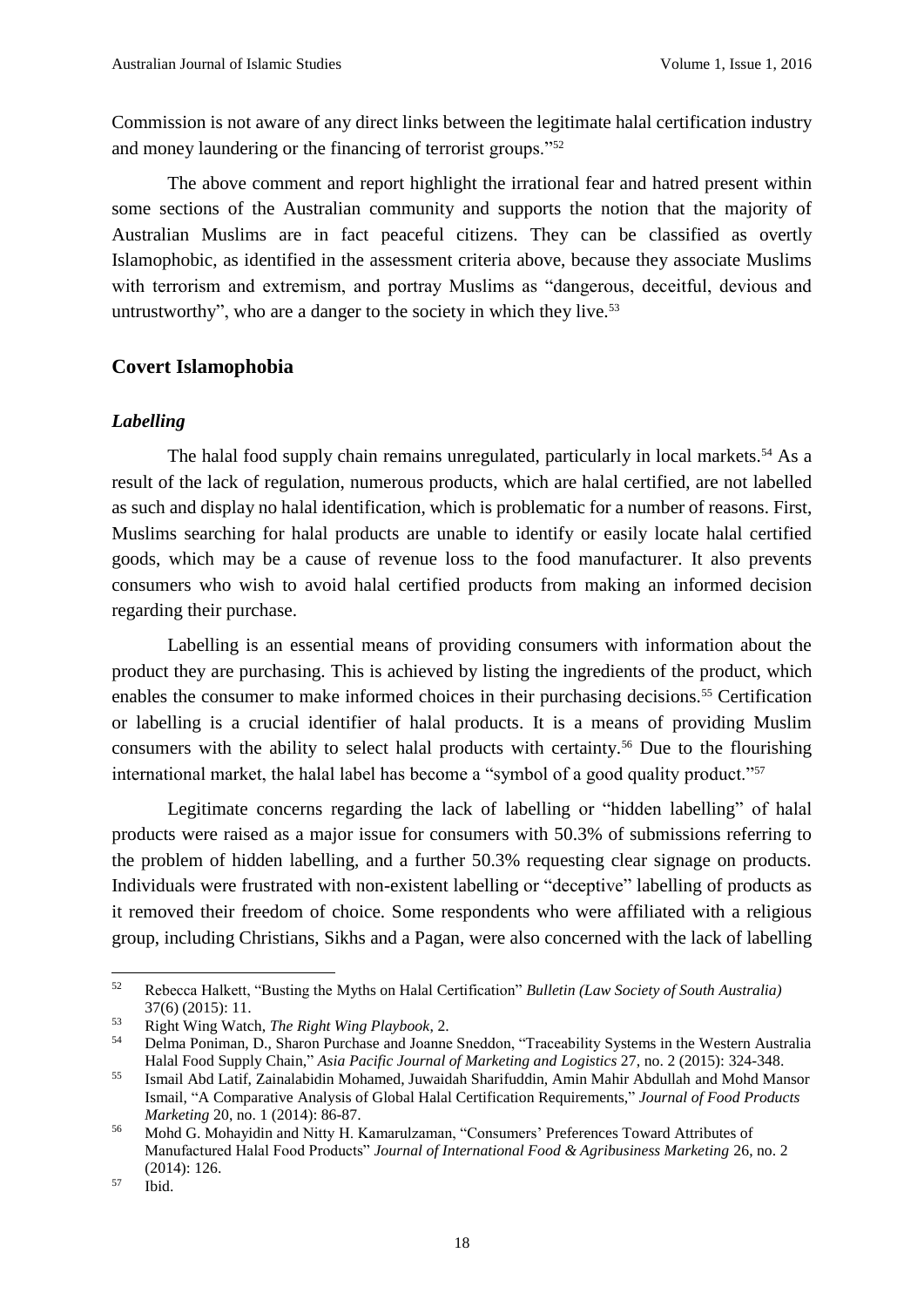as they claimed eating halal meat goes against their beliefs and would result in sinful conduct if they engaged in eating halal certified products, particularly meat.

In his testimony at the Inquiry hearing, Abdul Ayan, a Melbourne-based international halal consultant, articulated that "in principle" consumers deserve to have access to information about the products they purchase.<sup>58</sup> However, Ayan also argued that informed choice should not "begin with objecting [to a product] on the basis of preconceived ideas and prejudices". Ayan questions the motives in seeking information asking:

if the product one is seeking information about is the same product he/she has always or often consumed, then what is it does he/she really want to know that is new or different from that which he/she has always known?<sup>59</sup>

The question one must ask then is: are consumers seeking clearer labelling due to health or religious reasons, or are they requesting this information in order to boycott products because they are linked to Muslims and Islam? Both questions emerged in submissions received by the Inquiry. For example, a Christian-led campaign that surfaced in a select group of submissions argued:

But the apostle Paul warns Christians about eating meat sacrificed to idols. Even though there is nothing wrong with the meat itself, because the idol has no real existence, he warns us of compromising another person's conscience by eating such meat in company. 60

Although this submission is misinformed vis-à-vis its authors' understanding of who Muslims worship as a deity, the respondent bases their submission on religious values as the core reason for the need to ensure religiously slaughtered meat is labelled. It must be noted that this campaign specifically targeted halal slaughter and not Kosher slaughter. Therefore, demands for regulation of halal slaughter based on religious grounds, in isolation of and without regard to slaughter practices that exist in other religious communities, such as with Jews, may be regarded as covert Islamophobia and a direct campaign focused only on halal certification processes.

It could be argued that, if a consumer had historically purchased a product without having knowledge of it being halal certified and subsequently stopped buying the product upon their learning of this fact, this may be deemed to constitute covert Islamophobia. A number of respondents referred to Australian products such as vegemite or Anzac biscuits in their submissions, expressing their horror at how these products could bear a halal logo.<sup>61</sup> Consumers are seeking information not only as a means to exercise choice in their purchasing decisions, but also specifically as a means of targeting and boycotting products, and in some cases entire brands, because of their association with Islam and halal certification. Therefore, it can be argued that some consumers are interested in exercising informed choice only as a means of

<sup>58</sup>  $^{58}$  "Submissions," Abdul Ayan, No. 205, 8.

 $\begin{array}{cc} 59 & \text{Ibid.} \\ 60 & \text{Ibid.} \end{array}$ 

Ibid, Alastair Macdonald, No. 863, 1.

<sup>61</sup> Ibid, No. 787, 917, 1218 and 1386.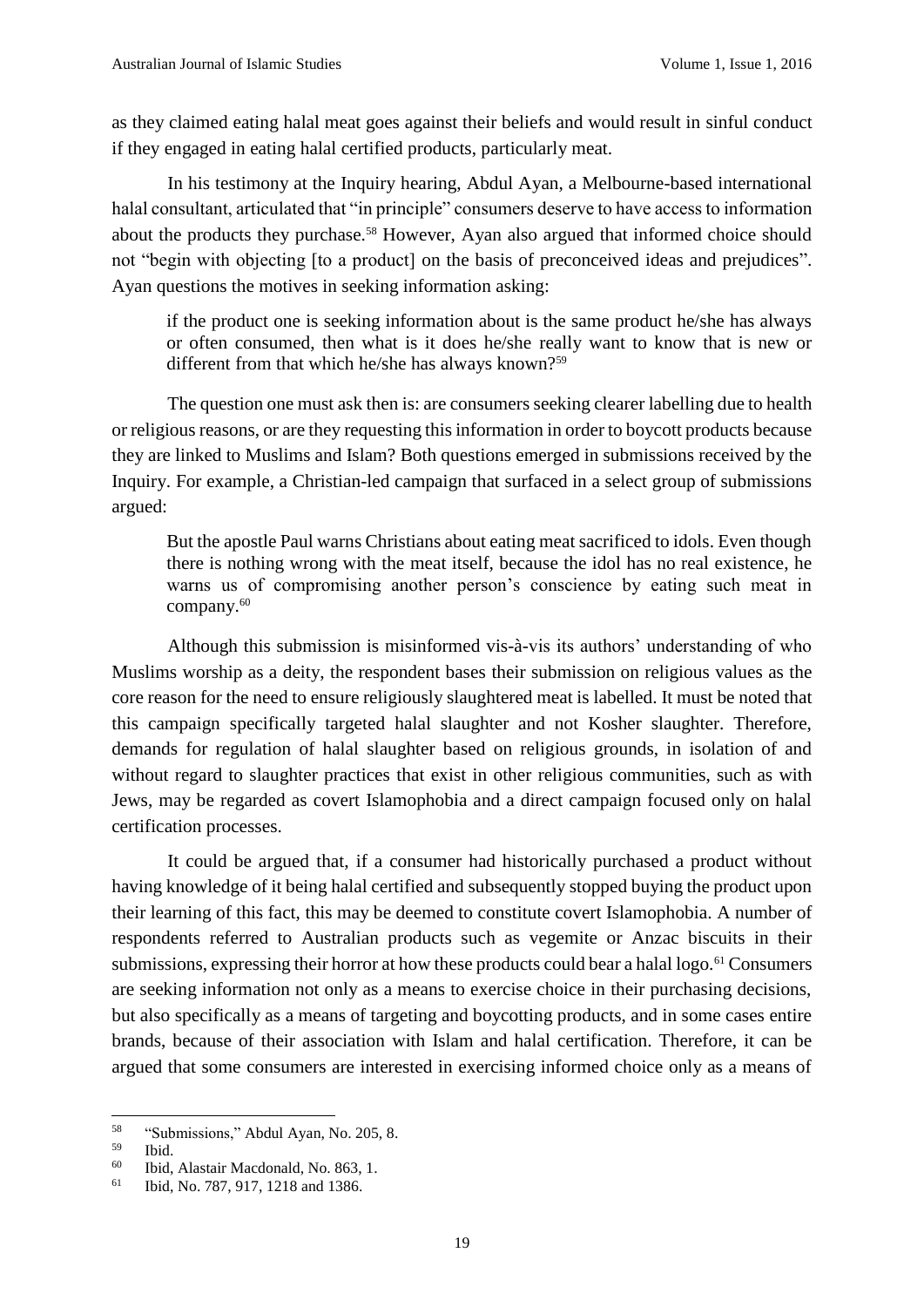furthering the aims of a deliberate Islamophobic campaign against brands that engage in business with halal certifiers. In reality, regardless of whether the halal logo appears on the product, it remains halal because the ingredients in and of themselves are permissible for Muslims to consume.

Further to this, the Halal Certification Authority of Australia claimed manufacturers have had to forgo placing a halal logo on their products as a result of "abusive and threatening calls."<sup>62</sup> Threats to the Halal Certification Authority began as early as the Gulf War and have since intensified as a consequence of the anti-halal campaign. The organisation claims:

Interested parties started the campaign of fake information and directing their misinformed followers to pester companies that have Halal certification, especially the obvious ones that place the logo on the label. Many companies including HCAA had to call for police intervention because of the bullying and the death threats.<sup>63</sup>

Such claims were also reported by the Inquiry committee who state:

The committee did not receive sufficient evidence to either support or dispel the possibility that companies and their staff have been subjected to abusive phone calls or threats of violence. However, given the strength of feeling in some sections of the community and the tenor of some of the submissions received over the course of this inquiry, the committee believes such allegations may well have merit.<sup>64</sup>

Arguments raised, such as the need for labelling and transparency in product information to facilitate informed choice, may appear genuine on the surface, but are in fact being used as a means of furthering sophisticated and organised prejudicial practices against Muslims and Islam. While the committee sought to publish the bulk of submissions received, it is cognisant of the pronounced anti-Islamic tenor permeating a regrettably large portion of these. Many Australians, Muslim and non-Muslim alike, may have been justifiably confronted by the vitriolic nature of some of the published submissions. <sup>65</sup> This prejudice is exercised in subtle and inexplicit forms. It is the specific accusations made against the labelling of halal products and the need for informed choice regarding halal food in order for some consumers to boycott products that categorise them as covert Islamophobia. Targeting one specific religious certification process while ignoring others is indicative of the anti-Muslim prejudice that permeated submissions and subsequent investigations linked to this Inquiry.

## *Animal Cruelty*

Although some Australian businesses voluntarily seek to meet additional requirements and licences for their products, all are required to comply with Australian and international animal welfare standards. This is highlighted by the Department of Industry and Science who state in their submission to the Inquiry that:

 $62$  $^{62}$  Ibid, Halal Certification Authority, No. 1437, 8.

 $\begin{array}{c} 63 \ 64 \ \end{array}$  Ibid.

<sup>64</sup> The Senate, *Economic References Committee*, 20.

<sup>65</sup> "Submissions," Bernard Gaynor, No. 1383, 37.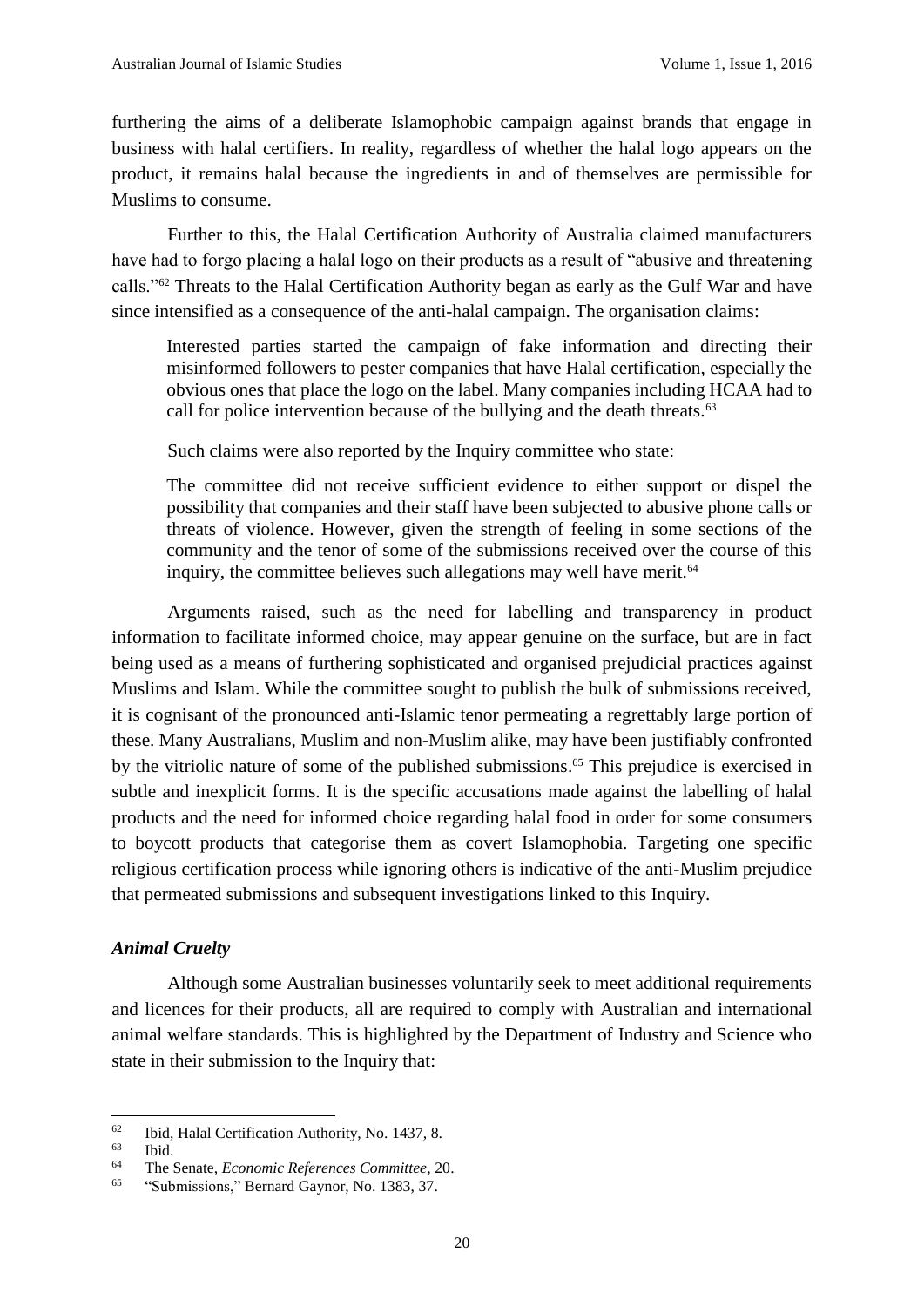All animals slaughtered for human consumption in Australia, including those slaughtered as halal, must be produced in accordance with the Australian Standard for the Hygienic Production and Transportation of Meat and Meat Products for Human Consumption. This Standard stipulates requirements for animal welfare including a required outcome of 'the minimisation of the risk of injury, pain and suffering and the least practical disturbance to animals.<sup>66</sup>

The analysis of submissions showed that 35.6% of respondents were concerned with animal welfare. Despite the above standard being enshrined in Australian law, anti-halal campaigners, members of the Australian public and Senator Bernardi raised issues in relation to the unethical treatment of animals in the halal slaughtering process, although the Kosher slaughtering process was not immune from this criticism either. In her submission to the Inquiry, Carollyn Muir argued that Islam does not "honour" or "protect" animals. In relation to halal slaughter, she "believe[s] it is very cruel" and such a practice should be "outlawed."<sup>67</sup> Animal cruelty arguments were countered by Andre Bosch from the University of Sydney who asks:

At what point does an act of violence, an act of cruelty, or the process of slaughter, become acceptably or unacceptably inhumane? To draw the line between one type of slaughter, and another which at most results in six seconds of additional pain seems arbitrary in the extreme.

… The opposition to halal slaughter is discriminatory because the proponents selectively concern themselves with animal rights when the abusers happen to be of the race or religion they demonise, rather than also seeking to promote animal welfare elsewhere in Australian society.<sup>68</sup>

Perpetuating the myth of animal cruelty is an example of subtle anti-Muslim prejudice as it uses "the values and norms" of Australian society in an attempt to indirectly argue that barbaric practices are innate to the Islamic faith. Animal welfare supporters would recognise that, even under Australian law, which requires animals to be pre-stunned, livestock will experience some form of pain. Therefore, to single out the halal slaughter process as one that inflicts more pain on animals than others is problematic, and those who promulgate such views to the exclusion of alternative perspectives is a further indication of Islamophobic tendencies in some of the submissions lodged with the Inquiry.

# **Conclusion**

This article sought to explore the way in which the Senate Inquiry into Third Party Certification of Food was an extension of a wider anti-halal campaign by some members of the Australian public. While the Inquiry was set up to examine all third party food certification schemes, it quickly turned into an inquiry about halal food certification. Respondents to the Inquiry found it to be the appropriate arena to fuel anti-Muslim sentiments and Islamophobia.

<sup>66</sup>  $^{66}$  Ibid, No. 1413, 16.<br><sup>67</sup> Ibid No. 1071, 1-2

Ibid, No, 1071, 1-2.

<sup>68</sup> The Senate, *Economic References Committee*, 36.